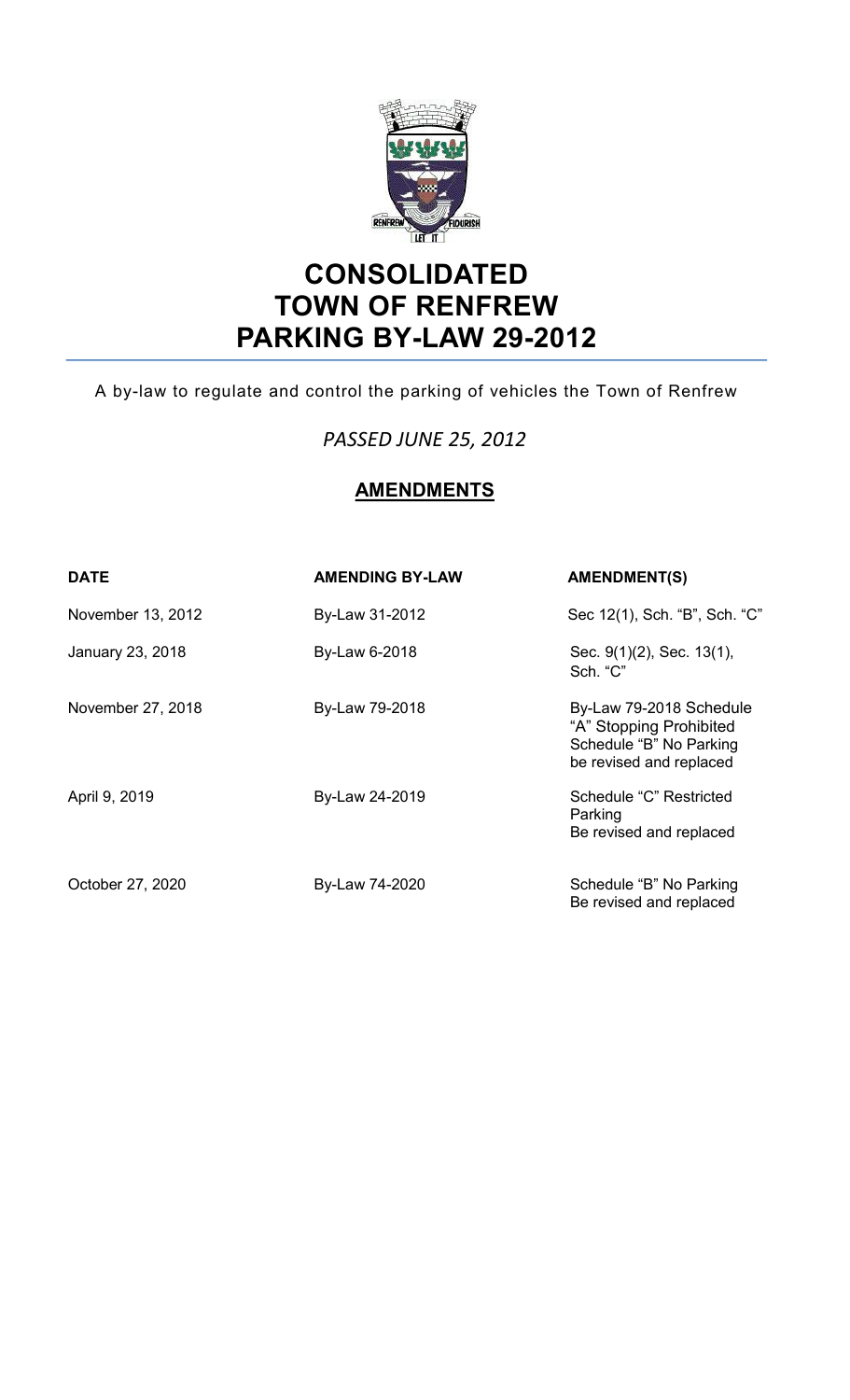# CORPORATION OF THE TOWN OF RENFREW PARKING BY-LAW NO. 29-2012

# **Table of Contents**

#### **PART I: Interpretation**

#### **PART II: Parking**

| 5. | 4 |
|----|---|
| 6. |   |
| 7. |   |
| 8. |   |
| 9. |   |
|    |   |
|    |   |
|    |   |
|    |   |
|    |   |
|    |   |
|    |   |
|    |   |
|    |   |
|    |   |
|    |   |

#### **PART III: OFFENCES & PENALTIES**

#### PART IV: APPLICATION & ADMINISTRATION

#### **SCHEDULES**

#### **APPENDIX**

|--|--|--|--|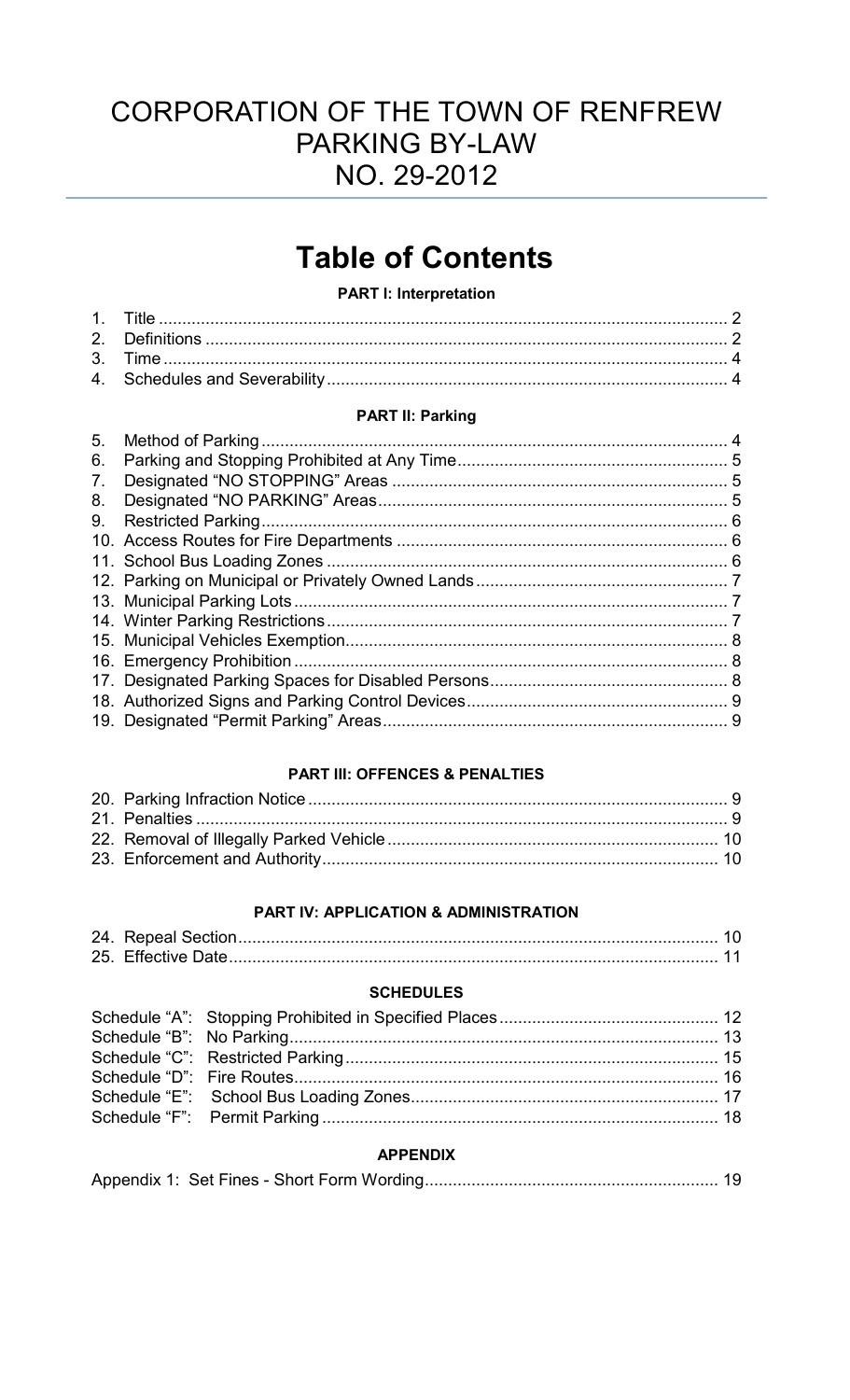BEING a by-law to regulate and control parking of vehicles in the Town of Renfrew.

**WHEREAS** pursuant to the *Municipal Act, 2001*, Chapter M.45, R.S.O. 1990, as amended, bylaws may be passed by the councils of local municipalities;

**AND WHEREAS** the Council of the Corporation of the Town of Renfrew deems it expedient to regulate and control traffic and parking of vehicles in the Town of Renfrew;

**NOW THEREFORE** the Council of the Corporation of the Town of Renfrew enacts as follows:

# **PART I - INTERPRETATION**

Unless specifically modified or changed herein, words or expressions used in this By-law have the same meaning as given or used in the *Highway Traffic Act*, Chapter H.8, R.S.O. 1990, as amended.

#### **1. TITLE**

This By-law shall be known and may be cited as "THE PARKING BY-LAW".

#### **2. DEFINITIONS**

For the purpose of this By-law, the following definitions shall apply:

- (a) **"access routes for fire department"** means any highway, road, driveway, lane, ramp, or other means of vehicular access or egress so designated and shall conform to the requirements of the *Fire Protection and Prevention Act, the Ontario Building Code Act* and regulations thereto as amended.
- (b) **"By-law Enforcement Officer"** means a person so appointed by the Municipality under the *Police Services Act*.
- (c) **"corner"** means the point of intersection of curbs or edges of the portion of the highway for vehicular traffic.
- (d) **"crosswalk"** means:
	- (i) that part of the highway at an intersection that is included within the confines of the lateral lines of the sidewalk on opposite sides of the highway measured from the curbs; or in the absence of curbs, from the edges of the highway; or
	- (ii) any portion of a highway at an intersection or elsewhere distinctly indicated for pedestrian crossing by signs, lines or other markings on the surface.
- (e) **"curb"** shall include the edge of the travelled portion of the highway.
- (f) **"designated parking space"** means a parking space designated under this By-law for the exclusive use of a vehicle displaying a permit in accordance with the requirements of the *Highway Traffic Act* and the regulations made there under and this By-law as amended.
- (g) **"boulevard"** means all the parts of the highway save and except any roadway, shoulder, grassy area, or sidewalk, and

**"central boulevard"** means that part of the highway lying between the travelled portions of divided highway and includes channelizing islands,

**"outer boulevard"** means that part of the highway lying between any sidewalk and the travelled portion of the highway or the near edge of the shoulder where such exists,

**"inner boulevard"** means that part of the highway lying between the property line and the edge of the sidewalk nearest to the property line and where there is no sidewalk, it means that part of the highway lying between the property line and the travelled means that part of the highway lying between the property portion of the highway or the edge of the shoulder, where such exists, furthest from the travelled portion of the highway.

(h) **"Director of Development and Works"** means a person so appointed by the Municipality.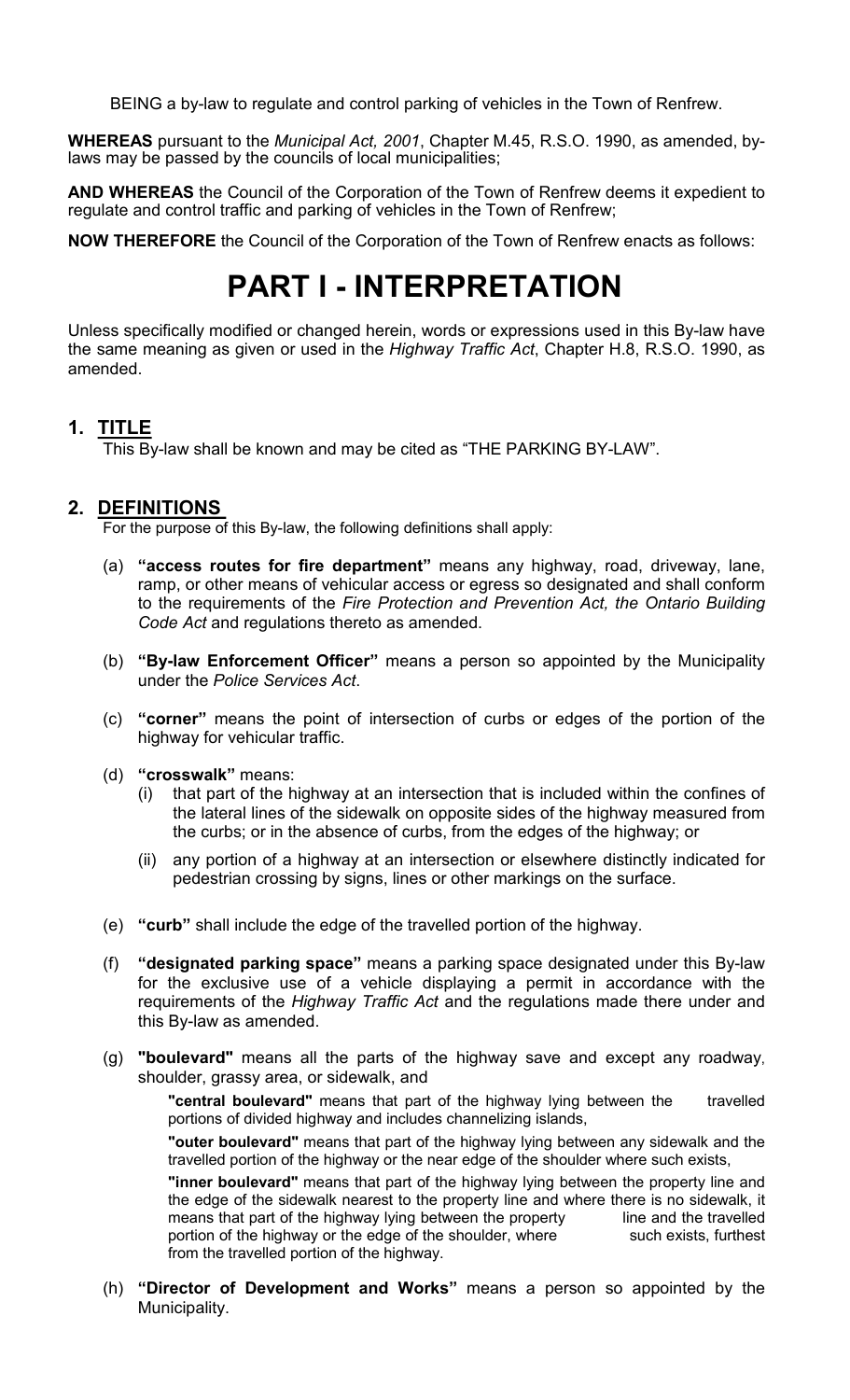- (i) **"disabled person"** means a person who has applied for and has met the requirements and has been issued a disabled person parking permit in accordance with the *Highway Traffic Act*, Chap H.8 R.S.O. 1990 as amended.
- (j) **"driveway"** means improved land on a highway which provides vehicular access between a highway to a laneway or a parking area on adjacent land.
- (k) **"highway"** includes a common and public highway, street, avenue, parkway, driveway, square, place, bridge, viaduct, or trestle, designed and intended for, or used by, the general public for the passage of vehicles.
- (l) **"highway direction"** means the direction that a highway is deemed to run for the purposes of this By-law and is not necessarily the direction the highway runs in its entire length.
- (m) **"intersection"** means the area embraced within the prolongation or connection of the lateral curb lines or, if none, then of the lateral boundary lines of two or more highways which join one another at an angle, whether or not one highway crosses the other.
- (n) **"laneway"** means improved land adjacent to the highway that provides access between a highway and a parking area or other destination.
- (o) **"Municipality"** means The Corporation of the Town of Renfrew.
- (p) **"normal business hours"** means 8:00 a.m. to 4:00 p.m., Monday to Friday except on holidays defined under the *Retail Business Holiday Act*, Chapter R.30, R.S.O. 1990, as amended.
- (q) **"obstruct traffic"** means to park a vehicle in a manner that obstructs the orderly flow and safe passage of traffic moving on a highway in any direction.
- (r) **"one-way street"** means a highway upon which the movement of vehicular traffic is designated by a By-law for movement in one direction only.
- (s) **"park or parking"** means the halting of a vehicle, whether occupied or not, except when standing temporarily for the purpose of and while actually engaged in loading or unloading merchandise or passengers.
- (t) **"parking lot (public or private)"** means any open area or portion of a structure, other than a street or highway intended for the temporary parking of vehicles whether its use involves the payment of a fee or otherwise.
- (u) **"parking space"** means a part of the highway, the use of which is designated by signs or posts or lines or other markings on the highway or any other area used for the purpose of parking a vehicle.
- (v) **"permit"** means a Disabled Person Parking Permit issued under the *Highway Traffic Act*; a permit, number plate or other marker or device issued by another jurisdiction and recognized under that Act; or a permit issued by the Town of Renfrew for extended parking in a municipal parking lot and/or street.
- (w) **"police officer, constable, special constable"** means a person so appointed by the Ontario Provincial Police.
- (x) **"sidewalk"** means that portion of a highway between the curb lines and the property line of the lot abutting the highway and which is intended for the use of pedestrians.
- (y) **"sign"** means any sign or marking on a highway, curb or sidewalk or other device placed or erected under the authority of the By-law for the purpose of regulating, warning or guiding traffic and parking; or for the purpose of the removal of snow.
- (z) **"stand or standing"** means the halting of a vehicle, whether occupied or not, except for the purpose of and while actually engaged in receiving or discharging passengers.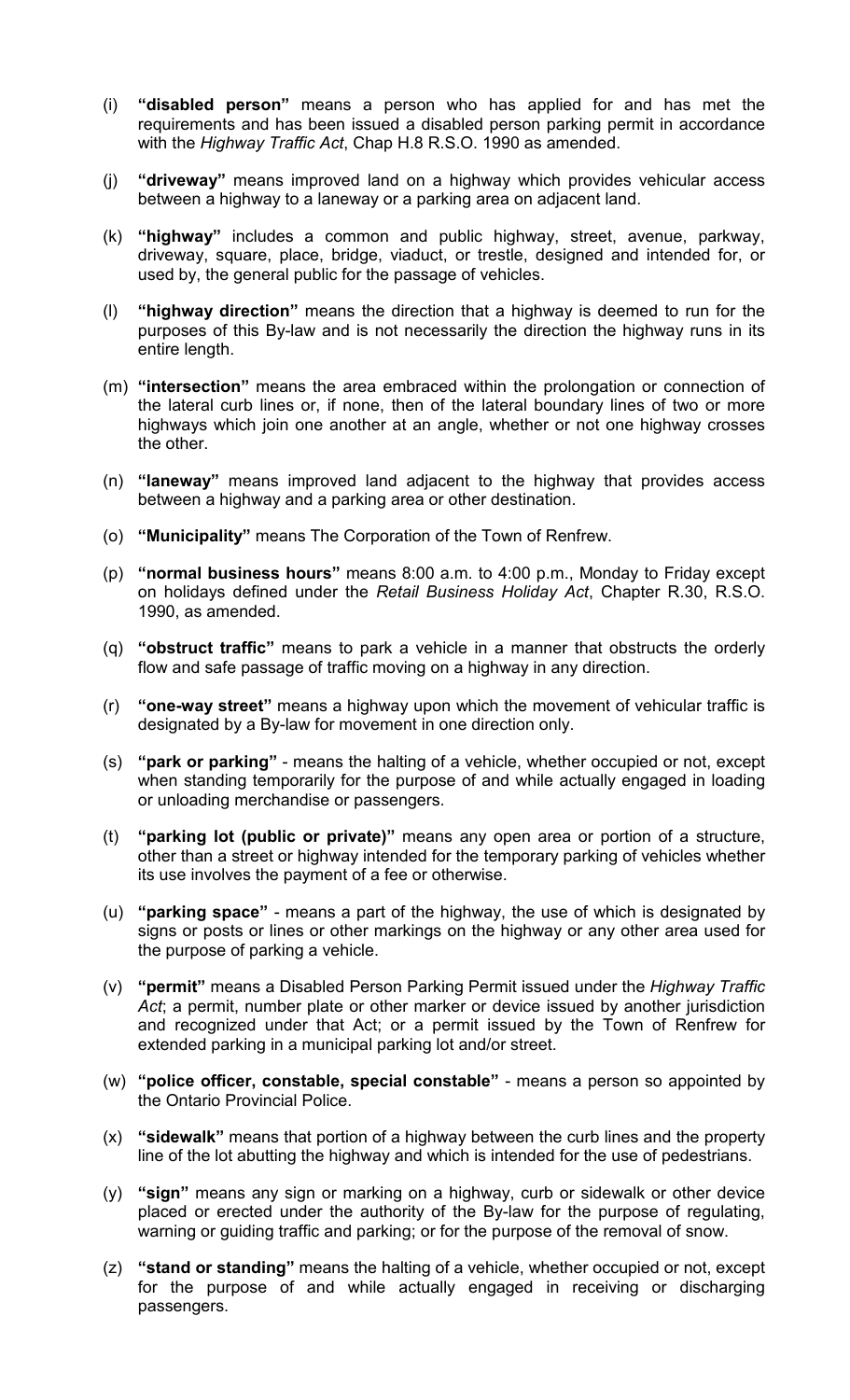- (aa) **"stop or stopping"** means the halting of a vehicle, even momentarily, except when necessary to avoid conflict with other traffic or in compliance with the directions of a Police officer or of a traffic control sign or signal.
- (bb) **"Town"** means The Corporation of the Town of Renfrew.
- (cc) **"Turning Basin"** means an enlarged area at the end of a highway or roadway designed to permit vehicles to turn around.
- (dd) **"unsigned highway"** means a highway or portion of highway with no posted signs restricting or not permitting the parking of vehicles.
- (ee) **"vehicle"** includes an automobile, truck, motorcycle, motorized snow vehicle, bus, trailer, traction engine, farm tractor, road-building machine and any vehicle drawn, propelled or driven by any kind or power, including muscular power, but does not include vehicles running only upon rails.

#### **3. TIME**

Notwithstanding the *Time Act*, Chapter T. 9, R.S.O. 1990 as amended, so long as the time commonly observed in the Municipality is one hour in advance of Standard Time, the times mentioned in this By-law shall be reckoned in accordance with the time so commonly observed and not Standard Time.

#### **4. SCHEDULES AND SEVERABILITY**

- (1) The Schedules A to, and including, F attached to this By-law shall be read with and form part of this By-law. All measurements contained in the attached schedules are referenced from the nearest intersecting highway limit unless otherwise specified therein.
- (2) Should any part, section, subsection or portion of this By-law be repealed or declared by a court of competent jurisdiction to be illegal, the same shall not affect the validity of the By-law as a whole or in part thereof, except for that which was declared to be invalid.

# **PART II - PARKING**

#### **5. METHOD OF PARKING**

#### (1) **Direction**

No person shall park a vehicle on any highway, other than a one-way street, unless on the right-hand side of the street, having regard for the direction in which the vehicle had been proceeding. The nearest front and rear wheels of the parked vehicle shall be parallel to and not more than 30 cm from the edge of the highway. Notwithstanding, the distance between the wheels and the highway edge shall not apply where angle parking is specifically authorized by this By-law.

#### (2) **Within Parking Space**

Individual parking spaces may be defined by the Town by painted lines or other suitable marks on the surface of the parking lot or highway. Where such parking spaces are so defined, it shall be unlawful to park a vehicle other than within the confines of the parking spaces so defined.

#### **6. PARKING AND STOPPING PROHIBITED AT ANY TIME**

No person shall park or stop, or cause to be parked or stopped, any vehicle in any of the following places at any time of the day unless such stopping is explicitly permitted by painted lines on the pavement, signs or other municipal markings or at the direction of a Police Officer:

- a. On any sidewalk;
- b. In any intersection;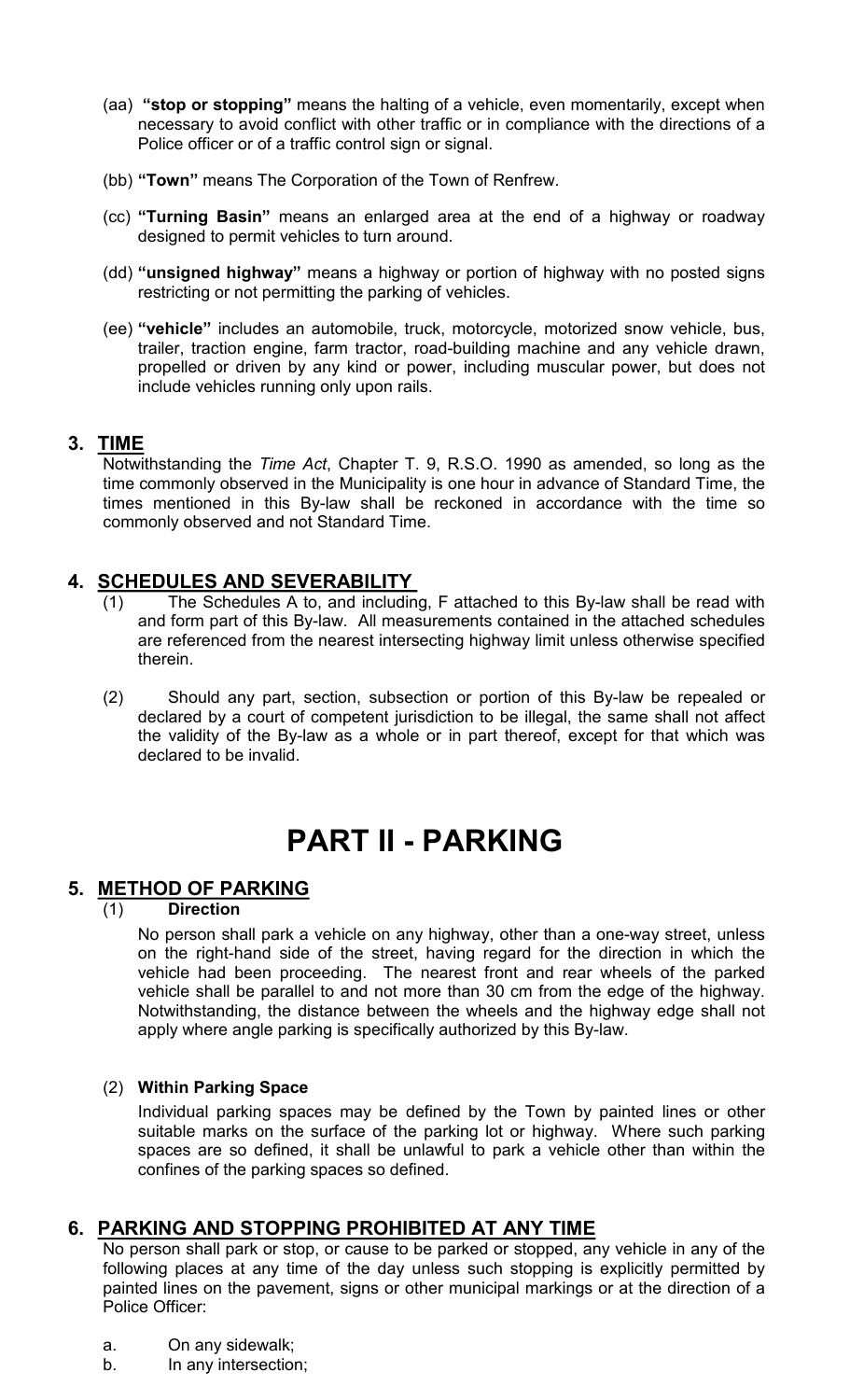- c. In a turning basin;
- d. In front of a public driveway;
- e. Within 9 metres of any intersection;
- f. Within a distance of 3 metres from the closest point on the curb to any fire hydrant;
- g. Within 6 metres of a crosswalk at an intersection;
- h. On any bridge;
- i. On any highway in such a manner as to obstruct traffic;
- j. In such a position as to prevent the convenient departure of any other vehicle previously parked or standing;
- k. In front of the entrance to a fire station;
- l. On any Yield Lane or within 5 metres of any Yield Lane;
- m. On any crosswalk;
- n. On any curb;
- o. Adjacent to any median strip constructed on the highway;
- p. In front of a private driveway;
- q. Within 0.75 metres of a public driveway;
- r. Within 0.75 metres of a private driveway;
- s. Within 15 metres of a controlled intersection;
- t. On the approaches to any bridge;
- u. In front of the entrance to a hospital.
- v. On any central boulevard or on any outer boulevard or adjacent to either side or the ends of any central boulevard or median strip, except when parking in these locations is otherwise permitted by this By-law.

#### **7. DESIGNATED "NO STOPPING" AREAS**

- (1) Those highways and portions of highways named and described in **Schedule A**  hereto attached shall be designated **"No Stopping"** areas.
- (2) No person shall stop or cause to be stopped a vehicle at any time within the highway or portion of highway named or described in Schedule A on any day unless such stopping is explicitly permitted by painted lines on the pavement, signs, or other municipal markings or at the direction of a Police Officer.

#### **8. DESIGNATED "NO PARKING" AREAS**

- (1) Those highways and portions of highways named and described in **Schedule B**  hereto attached shall be designated "No Parking" areas.
- (2) Where signs to that effect are on display, no person shall park a vehicle at any time within the highway or portion of highway named or described in **Schedule B** as **"No Parking"** areas.
- (3) In the event of a conflict between a provision in the By-law made under this section and a provision of any other section, the provision that is the most restrictive of parking prevails.

#### **9. RESTRICTED PARKING**

- (1) Those Municipal Parking Lots, excepting designated Reserved Parking Spaces, highways or portions of highways named and described in **Schedule C** hereto attached shall be designated as **"Restricted Parking"** areas. [AMENDED BY BY-LAW 6-2018]
- (2) Where authorized signs to that effect are on display, no person shall park a vehicle within Municipal Parking Lots, excepting designated Reserved Parking Spaces, highways or portion of highways named or described in **Schedule C** for a period longer than specified, during the time period for which such parking restrictions are in effect as indicated on the said Schedule. [AMENDED BY BY-LAW 6-2018]
- (3) No person shall park on any highway, a heavy vehicle, in excess of 5,000 kg vehicle weight, for a period longer than two hours.
- (4) No person shall park on any unsigned highway for a period longer than 24 hours.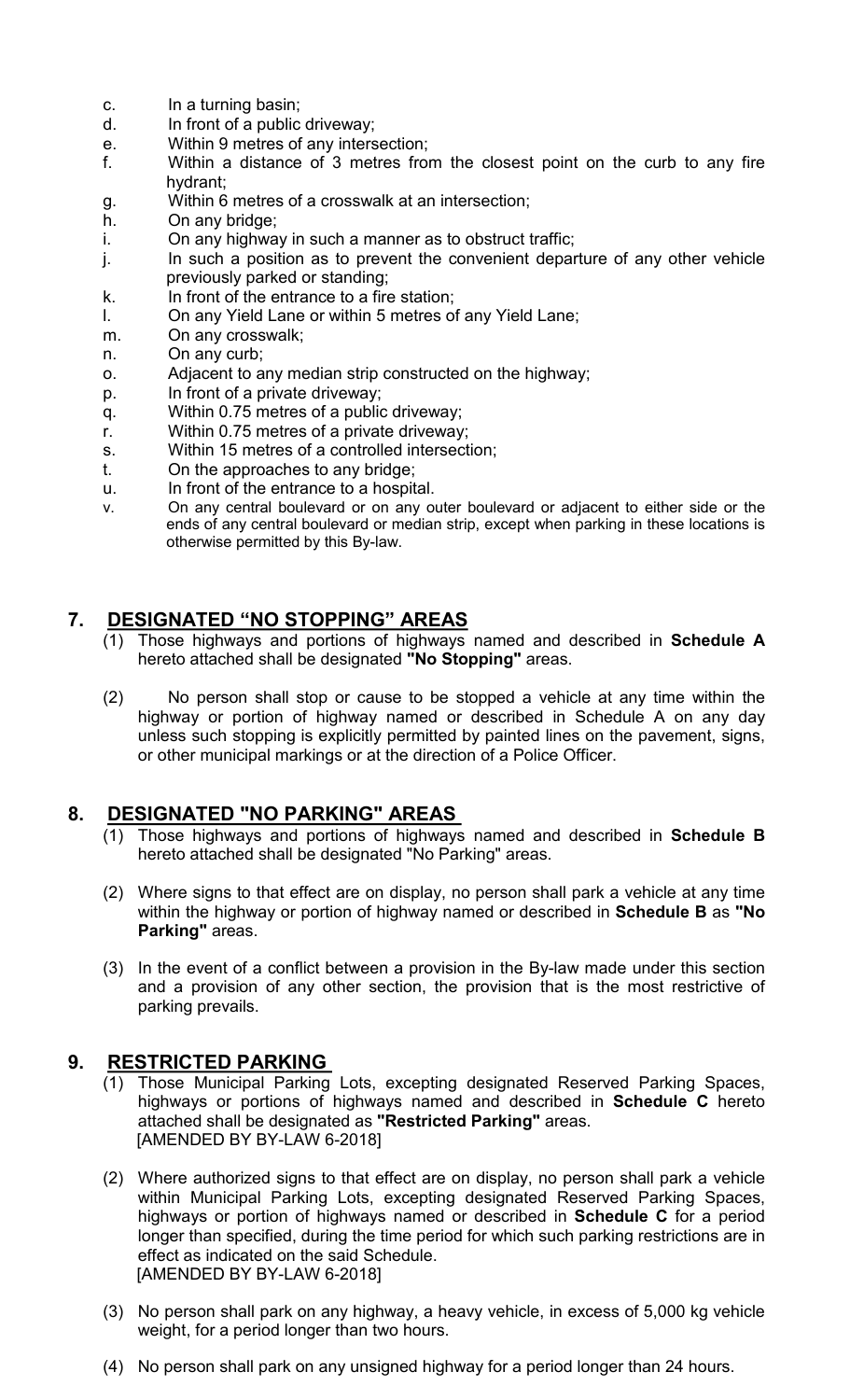(5) In the event of a conflict between a provision in the By-law made under this section and a provision of any other section, the provision that is the most restrictive of parking prevails.

### **10. ACCESS ROUTES FOR FIRE DEPARTMENT**

- (1) The private highways or portions of parking lots of the specified public buildings named and described in **Schedule D** hereto attached, are hereby designated as **"Fire Routes"**.
- (2) Where authorized signs to that effect are on display, no person shall park or stand a vehicle within or so as to obstruct a fire route described or named in **Schedule D.**

#### **11. SCHOOL BUS LOADING ZONES**

(1) Those portions of highways named and described in **Schedule E** shall be designated as "**School Bus Loading Zones"**. Such School Bus Loading Zone designations shall apply between the hours of **8:00 a.m. and 5:00 p.m.,** Monday to Friday inclusive subject to Section 10(2). The School Bus Loading Zone designation shall be considered an overlay designation imposed in addition to other parking restrictions contained herein.

At all other times and days, parking in such designated **"School Bus Loading Zones"** shall be in compliance with the provisions of this By-law.

- (2) Notwithstanding paragraph (1), the designation for the Renfrew Collegiate High School shall apply between the hours of 8:00 a.m. and 4:00 p.m.
- (3) Where authorized signs to that effect are on display, no person shall stand or park any vehicle, other than a school bus, in any area designated as a School Bus Loading Zone as described or named on **Schedule E**.

## **12. PARKING ON MUNICIPAL OR PRIVATELY OWNED LANDS**

(1) No person shall park or leave any vehicle:

- a) on Municipally owned property without the written consent of the Town provided by the Clerk of the municipality; or
- b) on privately owned or controlled property without the written consent of the property owner or occupant [AMENDED BY BY-LAW 31-2012]
- (2) Where signs have been erected and are on display, no person shall park or leave any vehicle in the off-street parking lots or vacant lands adjacent to and associated with municipal facilities unless such person is an employee or elected official of the Town engaged in municipal business or such person is, at the time the vehicle is parked or left, actively participating in the activities currently being provided in or on the municipal property or engaged by such patron to provide transportation.
- (3) Notwithstanding Section 11(3), signs may be posted by the Town defining certain parking spaces within the lands associated with the facilities as being reserved for use by certain classes of vehicles and such use shall be clearly marked on the sign. No person shall park any vehicle other than the class of vehicles marked on the sign, in any parking space so reserved.
- (4) No person shall operate or permit the operation of motor vehicles, motorized snow vehicles and other conveyances of every description and whatever the motive power, in a public park. This section shall not apply to any area within a public park that is designed and designated as a highway or parking area for vehicular traffic.

#### **13. MUNICIPAL PARKING LOTS**

(1) No person shall park a vehicle or permit a vehicle to remain parked in the Municipal Parking Lots known as 1. Plaunt Street Lot 2. Town Hall Lot, 3. Argyle West Street Lot, and 4. Argyle East Street Lot in a designated Reserved Parking Space..[AMENDED BY BY-LAW 6-2018]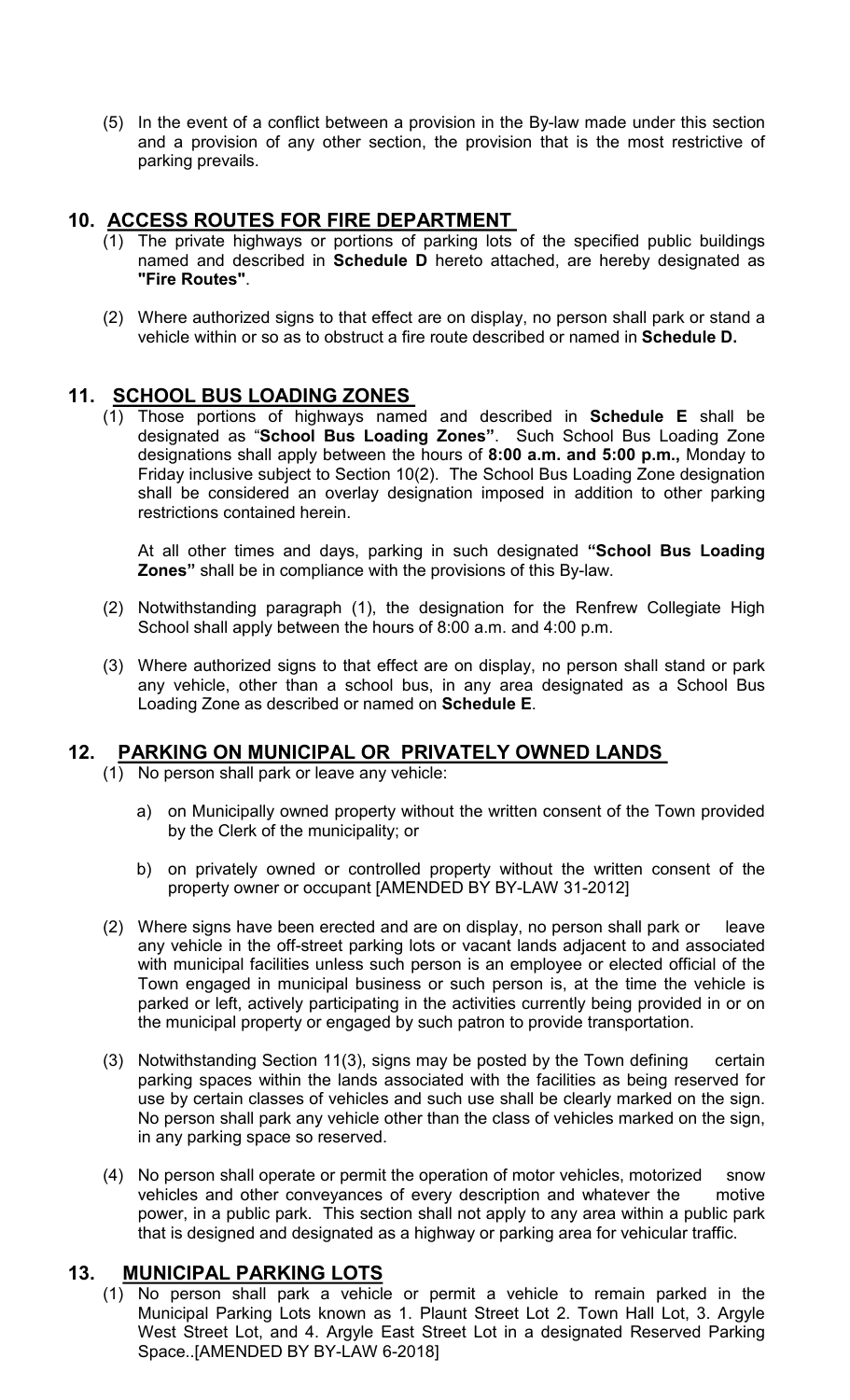- (2) No person shall park a vehicle or permit a vehicle to remain parked in the Municipal Parking Lot between 2:00 a.m. and 7:00 a.m. unless by permit.
- (3) No person shall park a vehicle or permit a vehicle to remain parked in such a manner that it is not wholly within the area designated as a parking space unless the vehicle is of such length as to render it impossible to park it in one parking space. In this case, the adjoining parking space may be used but in no case shall any person park a vehicle or permit a vehicle to remain parked in such a manner as to obstruct the use of the parking lot, the parking lot entrance, exit or highway that is laid out for the movement of vehicles through the parking lot.

#### **14. WINTER PARKING RESTRICTIONS**

- (1) No person shall park, or stand a vehicle or permit a vehicle to remain parked on any highway or in a municipal parking lot between the hours of 2:00 a.m.to 7:00 a.m. from December 1 in any year to March 31 of the following year, both dates inclusive.
- (2) No person shall park or stand a vehicle or permit a vehicle to remain parked on any highway at any time when the highway is specially marked with signs indicating snow removal or when such person has received verbal or written notice from a representative of the Town indicating the prohibition of parking.
- (3) This section shall be enforced by the By-law Enforcement Officer and/or the Director of Development and Works or his designate.

### **15. MUNICIPAL VEHICLES EXEMPTION**

Any vehicle owned by the Town and any authorized emergency vehicle shall be permitted to park in any parking space, provided always that said vehicle displays on the exterior of the vehicle, a recognized symbol of the Town or wording displaying the ownership of the vehicle and is being used in the performance of municipal duties. This exemption also includes the personal vehicles of volunteer firefighters when on duty.

#### **16. EMERGENCY PROHIBITION**

- (1) Notwithstanding anything to the contrary contained, herein, a Police Officer, Fire Chief / Captain, Director of Development and Works or By-law Enforcement Officer, during any emergency or special circumstance may:
	- a. prohibit any or all parking on a highway within the area affected by the emergency or special circumstances; or
	- b. authorize the erection of temporary "No Parking" signs or barricades on any highway or portion of highway; or
	- c. declare that any vehicle already parked is parked illegally regardless of the time permitted for parking such vehicle under the provisions of this By-law.
- (2) Where possible, the owner or driver of a vehicle declared to be illegally parked, under section 16 (1) of this By-law, shall be notified by a Police Officer or By-law Enforcement Officer that such parking has been prohibited and shall be ordered to remove the vehicle within a time specified.
- (3) Where the owner or driver notified under section 16 (2) to remove the vehicle does not do so, or where the owner or driver cannot immediately be located, the said vehicle declared to be parked illegally may be removed and impounded forthwith by an order of a Police Officer or By-law Enforcement Officer in accordance with Section 22 of this By-law "Removal of Illegally Parked Vehicles". Where in the opinion of the Officer, the vehicle owner has not voluntarily contravened the order, the costs associated with the towing and impounding will be borne by the Town.

#### **17. DESIGNATED PARKING SPACES FOR DISABLED PERSONS**

(1) No person shall park a vehicle in a designated "Parking Space for Disabled Persons" when a properly marked sign is displayed unless a valid disabled persons parking permit is displayed on the front dash of the vehicle or the front of an extended sun visor so as to be clearly visible from the exterior of the vehicle.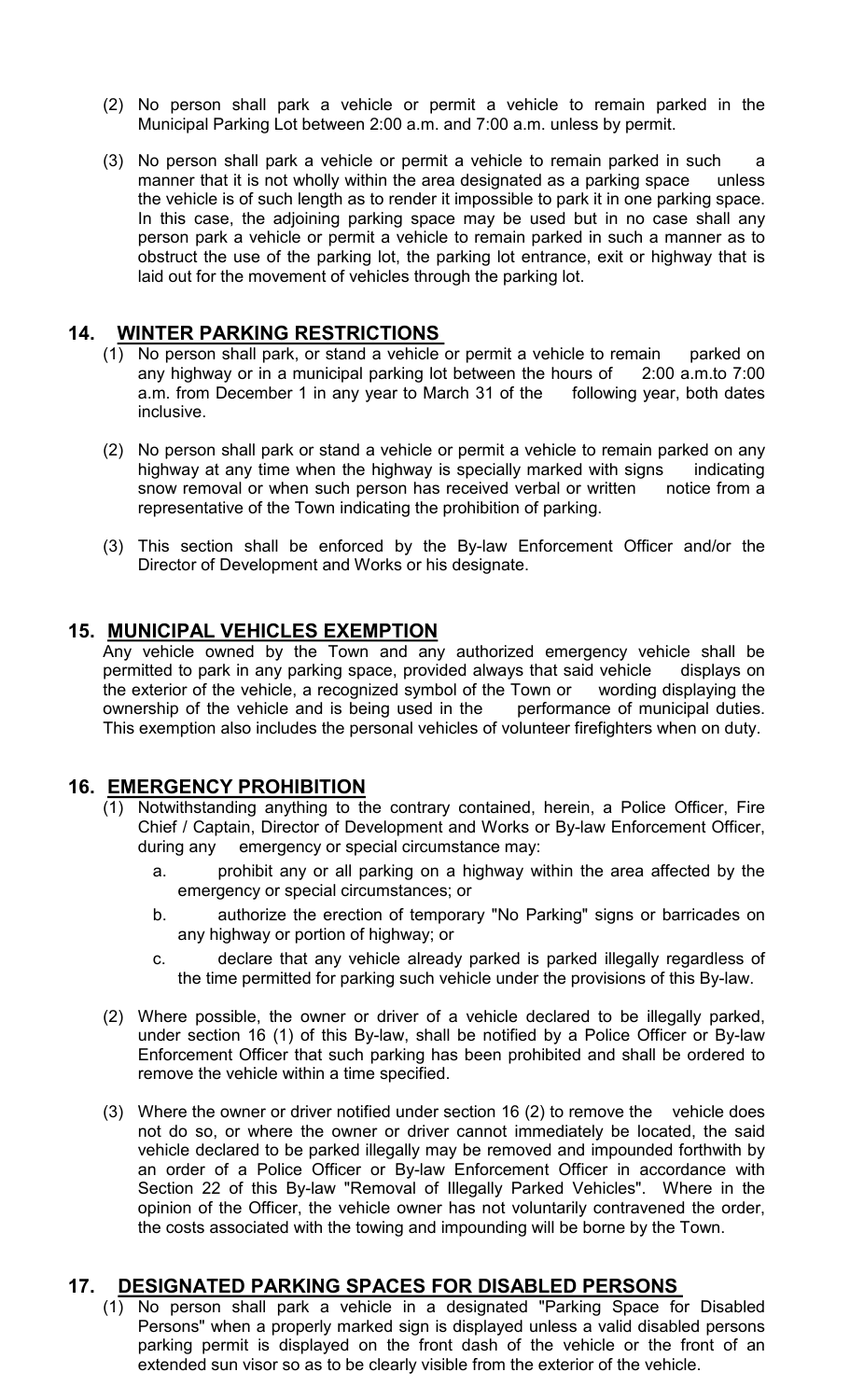(2) The vehicle is operated by the holder of a disabled person parking permit or by a person engaged to pick up or transport the holder of a disabled person parking permit.

#### **18. AUTHORIZED SIGNS AND PARKING CONTROL DEVICES**

(1) The Town shall erect all authorized signs and other parking control devices necessary for the lawful implementation and enforcement of this By-law.

#### **19. DESIGNATED "PERMIT PARKING" AREAS**

- (1) Those highways and portions of highways named and described in **Schedule F** hereto attached shall be designated "Permit Parking" areas.
- (2) Where signs to that effect are on display, no person shall park a vehicle at any time within the highway or portion of highway named or described in **Schedule F** as **"Permit Parking"** areas with the exception of vehicles displaying an authorized permit issued by the Town of Renfrew.
- (3) In the event of a conflict between a provision in the By-law made under this section and a provision of any other section, the provision that is the most restrictive of parking prevails.

# **PART III - OFFENCES & PENALTIES**

#### **20. PARKING INFRACTION NOTICE**

- (1) Where a vehicle is found to be in contravention of the parking or stopping provisions of this By-law, the Issuing Officer may issue and place on the vehicle, a serially numbered Parking Infraction Notice, in the form prescribed by the Provincial Offences Act.
- (2) The serially numbered Parking Infraction Notice shall state:
	- a. the licence number of the vehicle;
	- b. the nature of the alleged infraction;
	- c. the date, time and place of the alleged infraction;
	- d. the set fine provided therein for the violation and
	- e. a statement that the owner shall within fifteen (15) days pay the set fine provided for the infraction by taking it or mailing it to the Town of Renfrew Municipal Office.
- (3) The Parking Infraction Notice mentioned in Section 20(2) above shall be prepared as required and the Issuing Officer shall attach one copy to the vehicle and retain the other copy for further processing in accordance with the *Provincial Offences Act*, Chapter P.33, R.S.O. 1990, as amended.
- (4) If payment is not made in accordance with the procedure set out on the Parking Infraction Notice provided for in Section  $20(2)$  e. above, the Provincial Offences Act shall apply.

#### **21. PENALTIES**

- (1) Any person violating any of the provisions of this By-law has committed an offence and upon conviction shall be liable to a penalty pursuant to the Provincial Offences Act, Chapter P.33, R.S.O. 1990 as amended.
- (2) The driver of a vehicle, not being the owner, is liable to any penalty provided under this By-law.
- (3) The owner of the vehicle may be charged with and convicted of an offence under this By-law for which the driver of the vehicle is subject to be charged unless, at the time of the offence, the vehicle was in the possession of some person other than the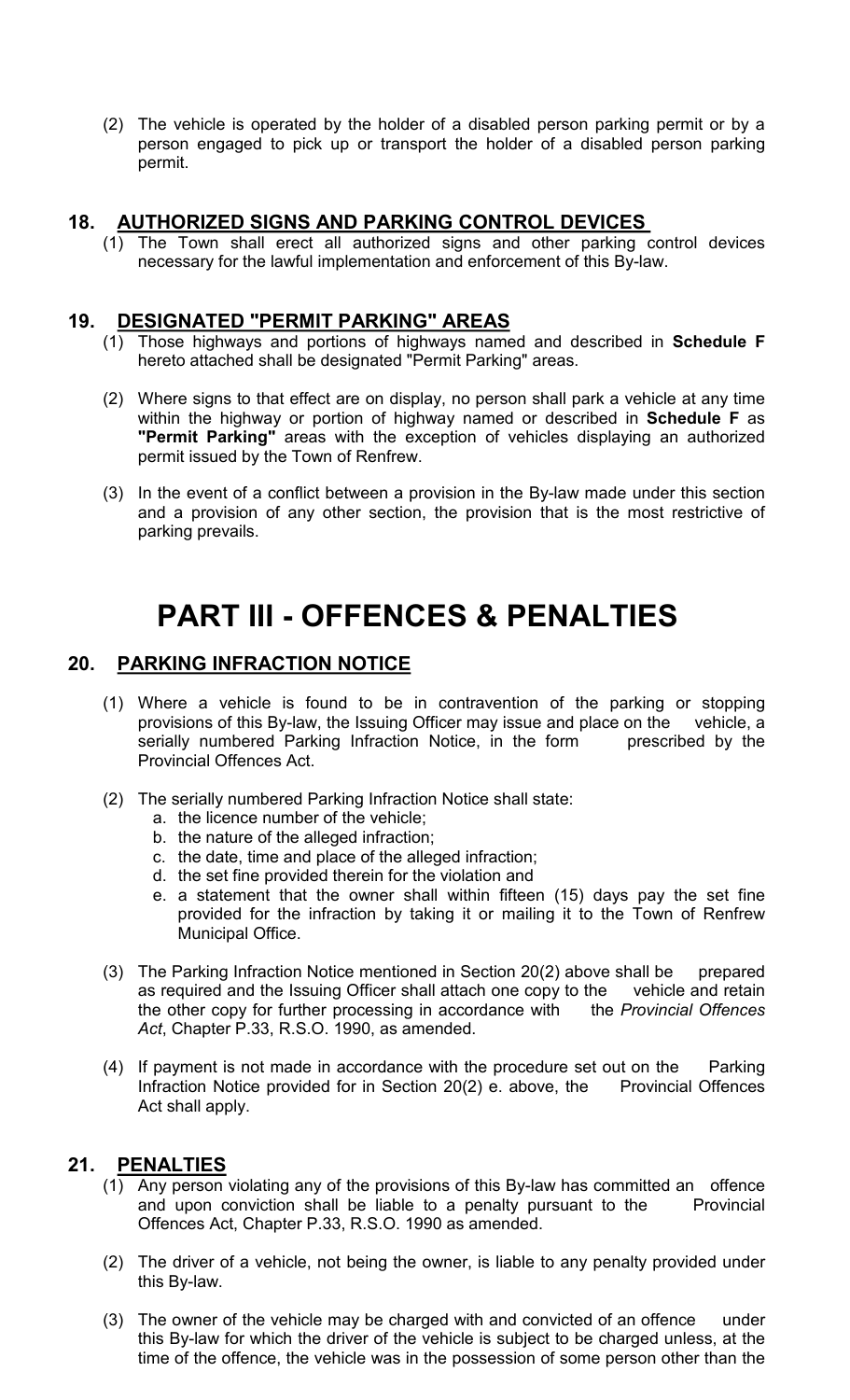owner without the owner's consent and on conviction the owner is liable to the penalty prescribed or provided for the offence.

(4) Set fines may be established for certain offences contained in this By-law. Such set fines shall be established pursuant to the Provincial Offences Act and shall become effective upon the approval of same by the Chief Judge of the Provincial Offences Court.

### **22. REMOVAL OF ILLEGALLY PARKED VEHICLE**

- (1) A police officer, by-law enforcement officer or an officer appointed for carrying out the provisions of the Highway Traffic Act, upon discovery of any vehicle parked or left in contravention of this By-law, may cause it to be moved or taken to and placed or stored in a suitable place and all costs and charges for removing, caring and storage thereof, if any, are a lien upon the vehicle which may be enforced in the manner provided by Part III of the Repair and Storage Liens Act, Chapter R.25, R.S.O. 1990 as amended.
- (2) The provisions of this section also apply to the Director of Development and Works or his designate for purposes of enforcing Section 14 Winter Parking Restrictions.
- (3) The Town will not be liable for damages that may occur to vehicles being moved under the provisions of Section 22(1).

#### **23. ENFORCEMENT AND AUTHORITY**

- (1) The provisions of this By-law shall be enforced by By-law Enforcement Officers and Police Officers appointed by the Town.
- (2) The provisions of Section 14 of this By-law may also be enforced by the Director of Development and Works or his/her designate.

# **PART IV – APPLICATION & ADMINISTRATION**

#### **24. REPEAL SECTION**

BE IT FURTHER ENACTED, that the parking provisions of By-Law 21-90, and all subsequent by-laws that amended the parking provisions of By-Law 21-90, are hereby repealed upon this by-law coming into force and taking effect as provided for in Section 25 of this by-law.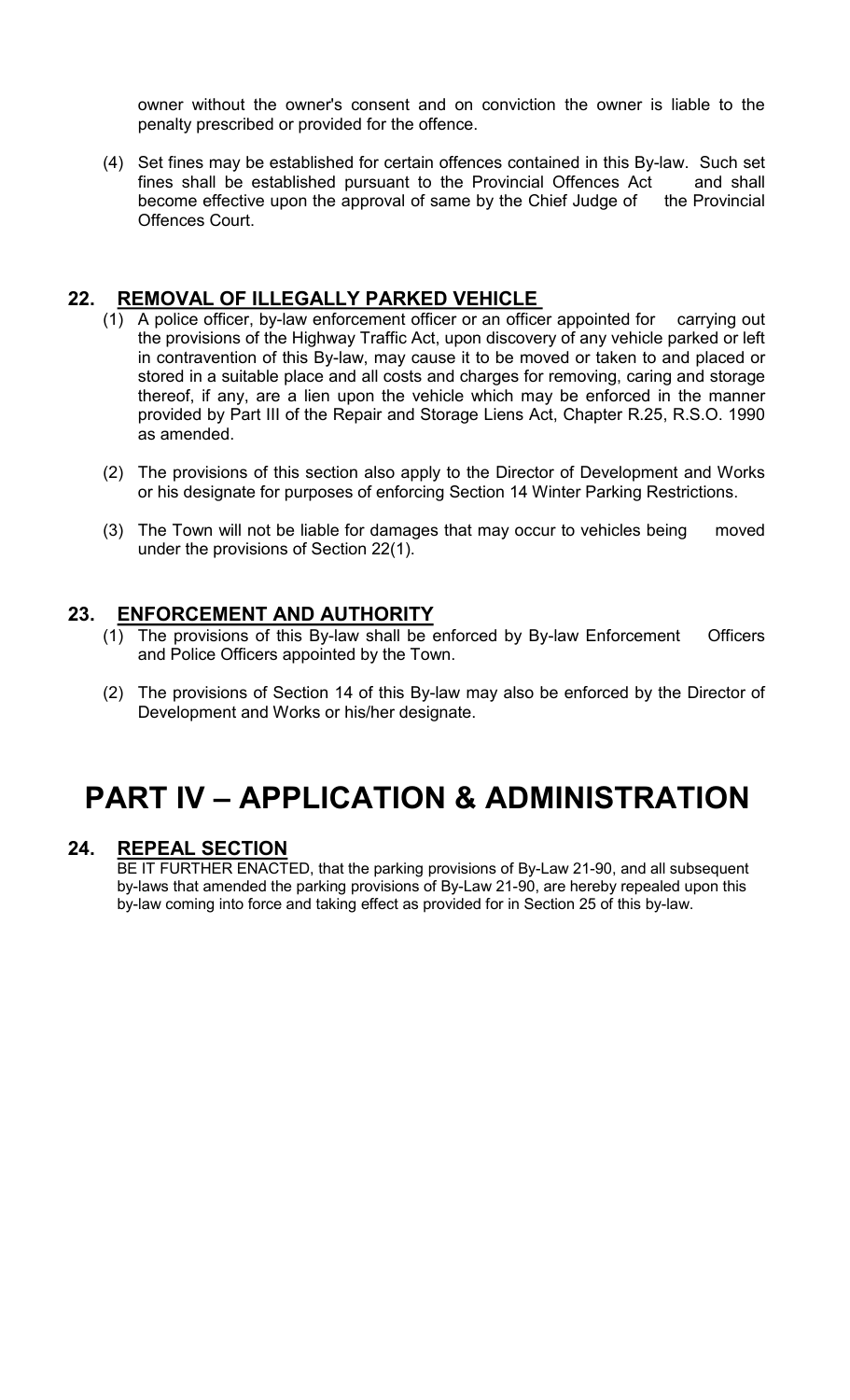# **25. EFFECTIVE DATE**

The provisions of this By-law shall come into force and take effect on the day of its passing.

THE COUNCIL OF THE CORPORATION OF THE TOWN OF RENFREW ENACTS AS FOLLOWS:

| <b>SCHEDULE</b> | <b>DESIGNATION</b>              |
|-----------------|---------------------------------|
| Schedule 'A'    | <b>Stopping Prohibited</b>      |
| Schedule 'B'    | No Parking                      |
| Schedule 'C'    | <b>Restricted Parking</b>       |
| Schedule 'D'    | <b>Fire Routes</b>              |
| Schedule 'E'    | <b>School Bus Loading Zones</b> |
| Schedule 'F'    | <b>Permit Parking</b>           |

Read a first and second time this 25<sup>th</sup> day of June, 2012.

Read a third time and finally passed this 25<sup>th</sup> day of June, 2012.

........................................................................ ....................................................................... William A. Ringrose, Mayor Kim R. Bulmer, Clerk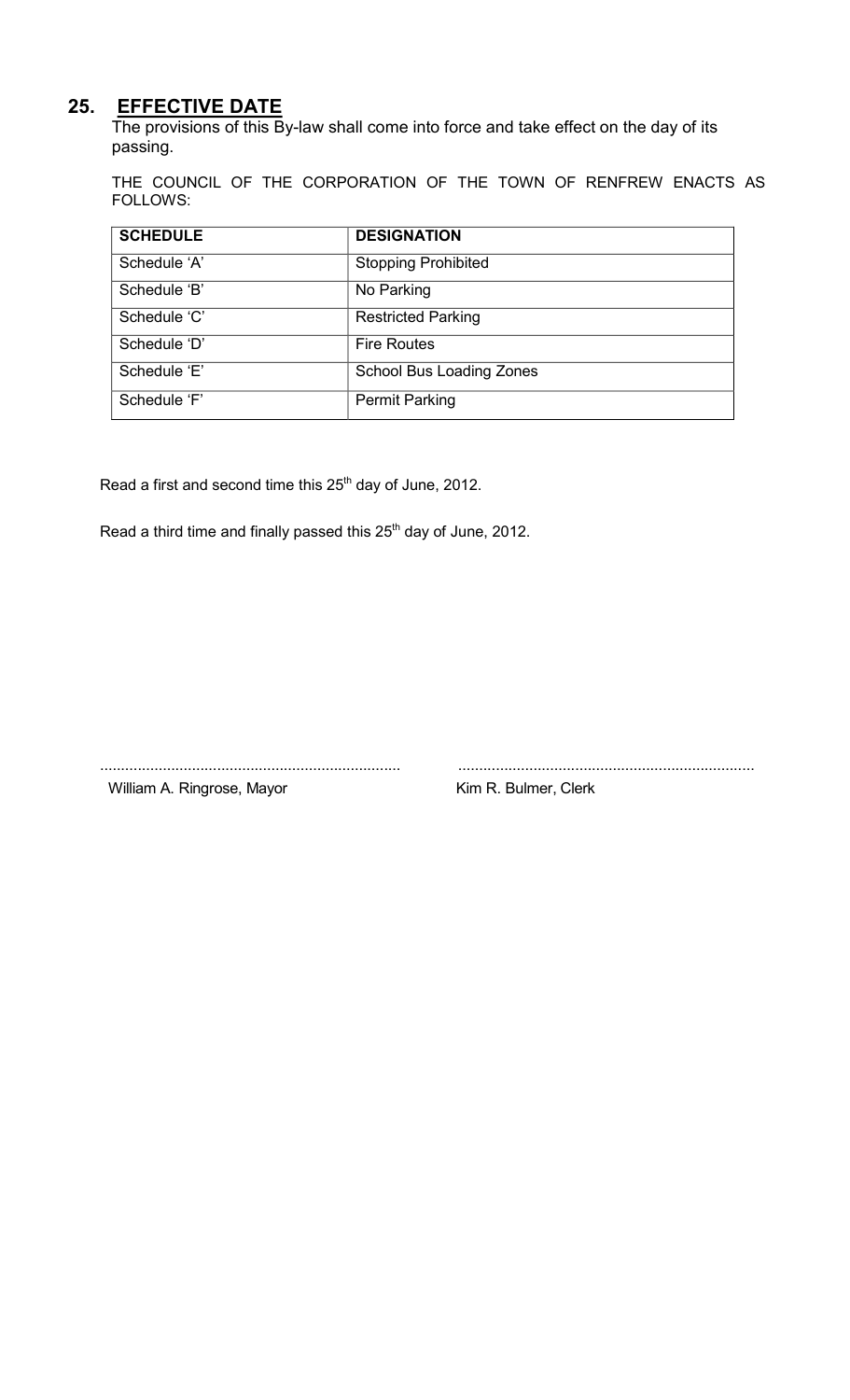# **Table of Contents**

#### **PART I: Interpretation**

#### **PART II: Parking**

| 5. |  |
|----|--|
| 6. |  |
| 7. |  |
| 8. |  |
| 9. |  |
|    |  |
|    |  |
|    |  |
|    |  |
|    |  |
|    |  |
|    |  |
|    |  |
|    |  |
|    |  |
|    |  |

#### **PART III: OFFENCES & PENALTIES**

#### PART IV: APPLICATION & ADMINISTRATION

#### **SCHEDULES**

#### **APPENDIX**

|--|--|--|--|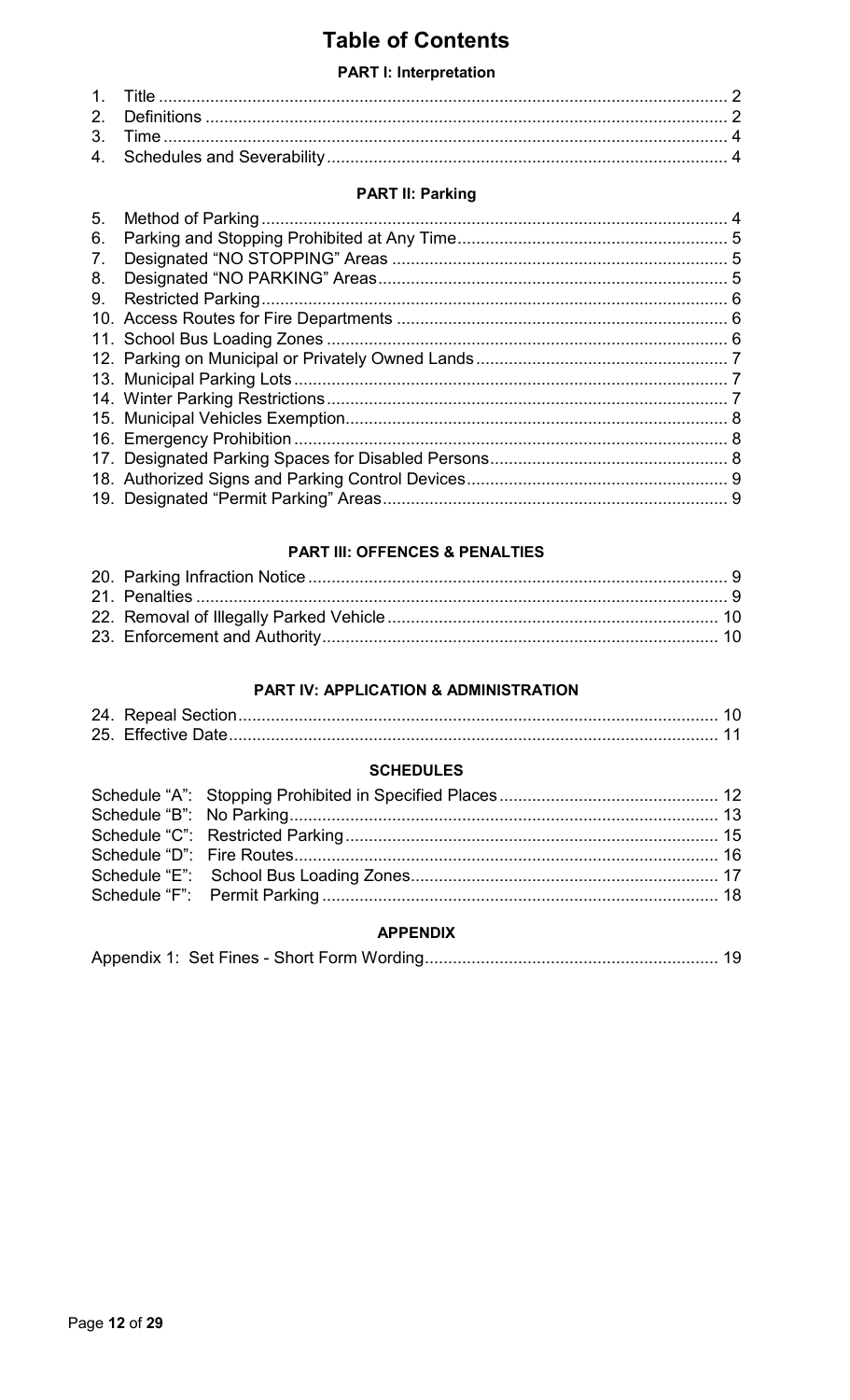BEING a by-law to regulate and control parking of vehicles in the Town of Renfrew.

**WHEREAS** pursuant to the *Municipal Act, 2001*, Chapter M.45, R.S.O. 1990, as amended, bylaws may be passed by the councils of local municipalities;

**AND WHEREAS** the Council of the Corporation of the Town of Renfrew deems it expedient to regulate and control traffic and parking of vehicles in the Town of Renfrew;

**NOW THEREFORE** the Council of the Corporation of the Town of Renfrew enacts as follows:

# **PART I - INTERPRETATION**

Unless specifically modified or changed herein, words or expressions used in this By-law have the same meaning as given or used in the *Highway Traffic Act*, Chapter H.8, R.S.O. 1990, as amended.

# **1. TITLE**

This By-law shall be known and may be cited as "THE PARKING BY-LAW".

### **2. DEFINITIONS**

For the purpose of this By-law, the following definitions shall apply:

- (ff) **"access routes for fire department"** means any highway, road, driveway, lane, ramp, or other means of vehicular access or egress so designated and shall conform to the requirements of the *Fire Protection and Prevention Act, the Ontario Building Code Act* and regulations thereto as amended.
- (gg) **"By-law Enforcement Officer"** means a person so appointed by the Municipality under the *Police Services Act*.
- (hh) **"corner"** means the point of intersection of curbs or edges of the portion of the highway for vehicular traffic.
- (ii) **"crosswalk"** means:
	- (iii) that part of the highway at an intersection that is included within the confines of the lateral lines of the sidewalk on opposite sides of the highway measured from the curbs; or in the absence of curbs, from the edges of the highway; or
	- (iv) any portion of a highway at an intersection or elsewhere distinctly indicated for pedestrian crossing by signs, lines or other markings on the surface.
- (jj) **"curb"** shall include the edge of the travelled portion of the highway.
- (kk) **"designated parking space"** means a parking space designated under this Bylaw for the exclusive use of a vehicle displaying a permit in accordance with the requirements of the *Highway Traffic Act* and the regulations made there under and this By-law as amended.
- (ll) **"boulevard"** means all the parts of the highway save and except any roadway, shoulder, grassy area, or sidewalk, and
- **"central boulevard"** means that part of the highway lying between the travelled portions of divided highway and includes channelizing islands,
- **"outer boulevard"** means that part of the highway lying between any sidewalk and the travelled portion of the highway or the near edge of the shoulder where such exists,

**"inner boulevard"** means that part of the highway lying between the property line and the edge of the sidewalk nearest to the property line and where there is no sidewalk, it means that part of the highway lying between the property line and the travelled portion of the highway or the edge of the shoulder, where such exists, furthest from the travelled portion of the highway.

- (mm) **"Director of Development and Works"** means a person so appointed by the Municipality.
- (nn) **"disabled person"** means a person who has applied for and has met the requirements and has been issued a disabled person parking permit in accordance with the *Highway Traffic Act*, Chap H.8 R.S.O. 1990 as amended.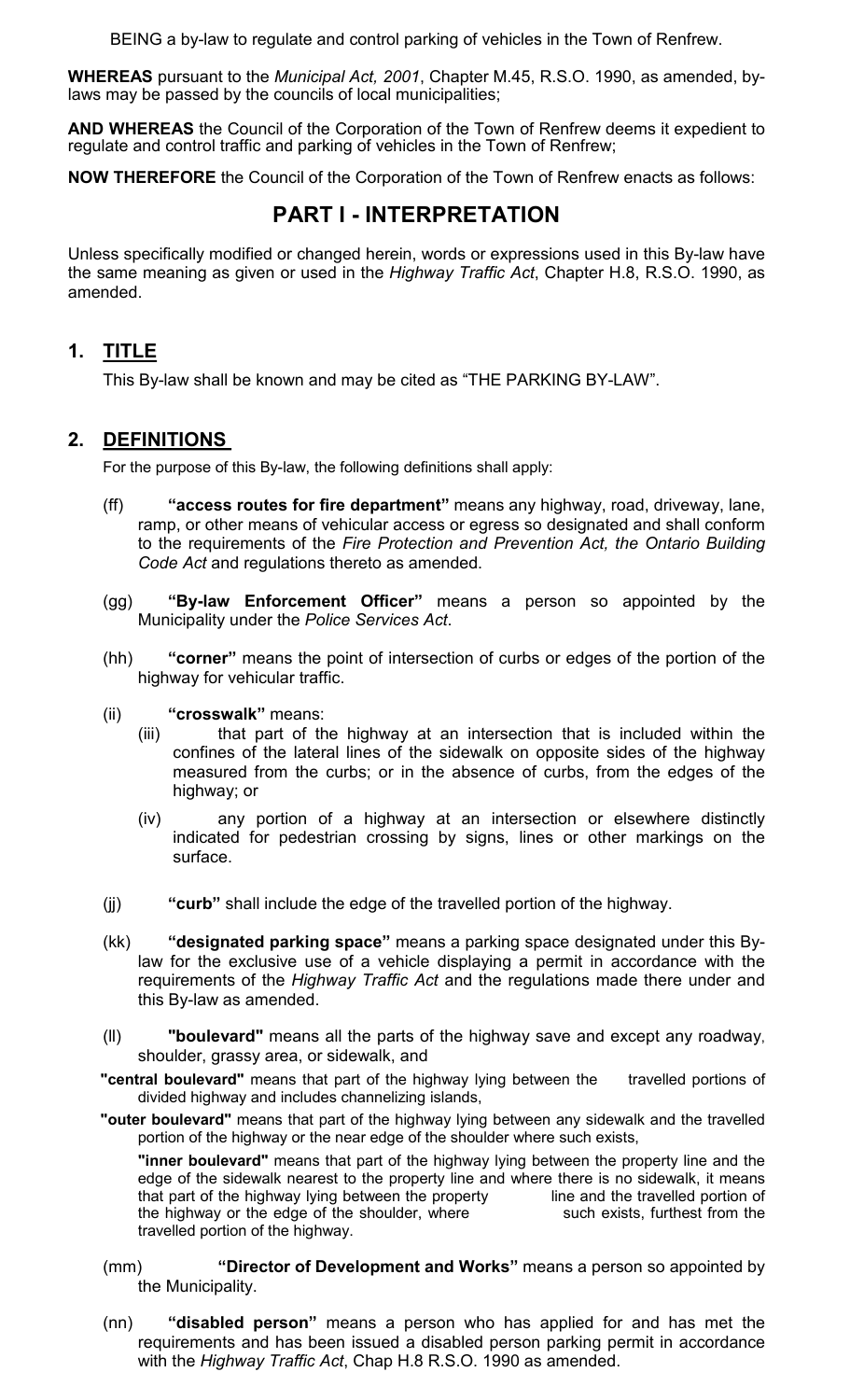- (oo) **"driveway"** means improved land on a highway which provides vehicular access between a highway to a laneway or a parking area on adjacent land.
- (pp) **"highway"** includes a common and public highway, street, avenue, parkway, driveway, square, place, bridge, viaduct, or trestle, designed and intended for, or used by, the general public for the passage of vehicles.
- (qq) **"highway direction"** means the direction that a highway is deemed to run for the purposes of this By-law and is not necessarily the direction the highway runs in its entire length.
- (rr) **"intersection"** means the area embraced within the prolongation or connection of the lateral curb lines or, if none, then of the lateral boundary lines of two or more highways which join one another at an angle, whether or not one highway crosses the other.
- (ss) **"laneway"** means improved land adjacent to the highway that provides access between a highway and a parking area or other destination.
- (tt) **"Municipality"** means The Corporation of the Town of Renfrew.
- (uu) **"normal business hours"** means 8:00 a.m. to 4:00 p.m., Monday to Friday except on holidays defined under the *Retail Business Holiday Act*, Chapter R.30, R.S.O. 1990, as amended.
- (vv) **"obstruct traffic"** means to park a vehicle in a manner that obstructs the orderly flow and safe passage of traffic moving on a highway in any direction.
- (ww) **"one-way street"** means a highway upon which the movement of vehicular traffic is designated by a By-law for movement in one direction only.
- (xx) **"park or parking"** means the halting of a vehicle, whether occupied or not, except when standing temporarily for the purpose of and while actually engaged in loading or unloading merchandise or passengers.
- (yy) **"parking lot (public or private)"** means any open area or portion of a structure, other than a street or highway intended for the temporary parking of vehicles whether its use involves the payment of a fee or otherwise.
- (zz) **"parking space"** means a part of the highway, the use of which is designated by signs or posts or lines or other markings on the highway or any other area used for the purpose of parking a vehicle.
- (aaa) **"permit"** means a Disabled Person Parking Permit issued under the *Highway Traffic Act*; a permit, number plate or other marker or device issued by another jurisdiction and recognized under that Act; or a permit issued by the Town of Renfrew for extended parking in a municipal parking lot and/or street.
- (bbb) **"police officer, constable, special constable"** means a person so appointed by the Ontario Provincial Police.
- (ccc) **"sidewalk"** means that portion of a highway between the curb lines and the property line of the lot abutting the highway and which is intended for the use of pedestrians.
- (ddd) **"sign"** means any sign or marking on a highway, curb or sidewalk or other device placed or erected under the authority of the By-law for the purpose of regulating, warning or guiding traffic and parking; or for the purpose of the removal of snow.
- (eee) **"stand or standing"** means the halting of a vehicle, whether occupied or not, except for the purpose of and while actually engaged in receiving or discharging passengers.
- (fff) **"stop or stopping"** means the halting of a vehicle, even momentarily, except when necessary to avoid conflict with other traffic or in compliance with the directions of a Police officer or of a traffic control sign or signal.
- (ggg) **"Town"** means The Corporation of the Town of Renfrew.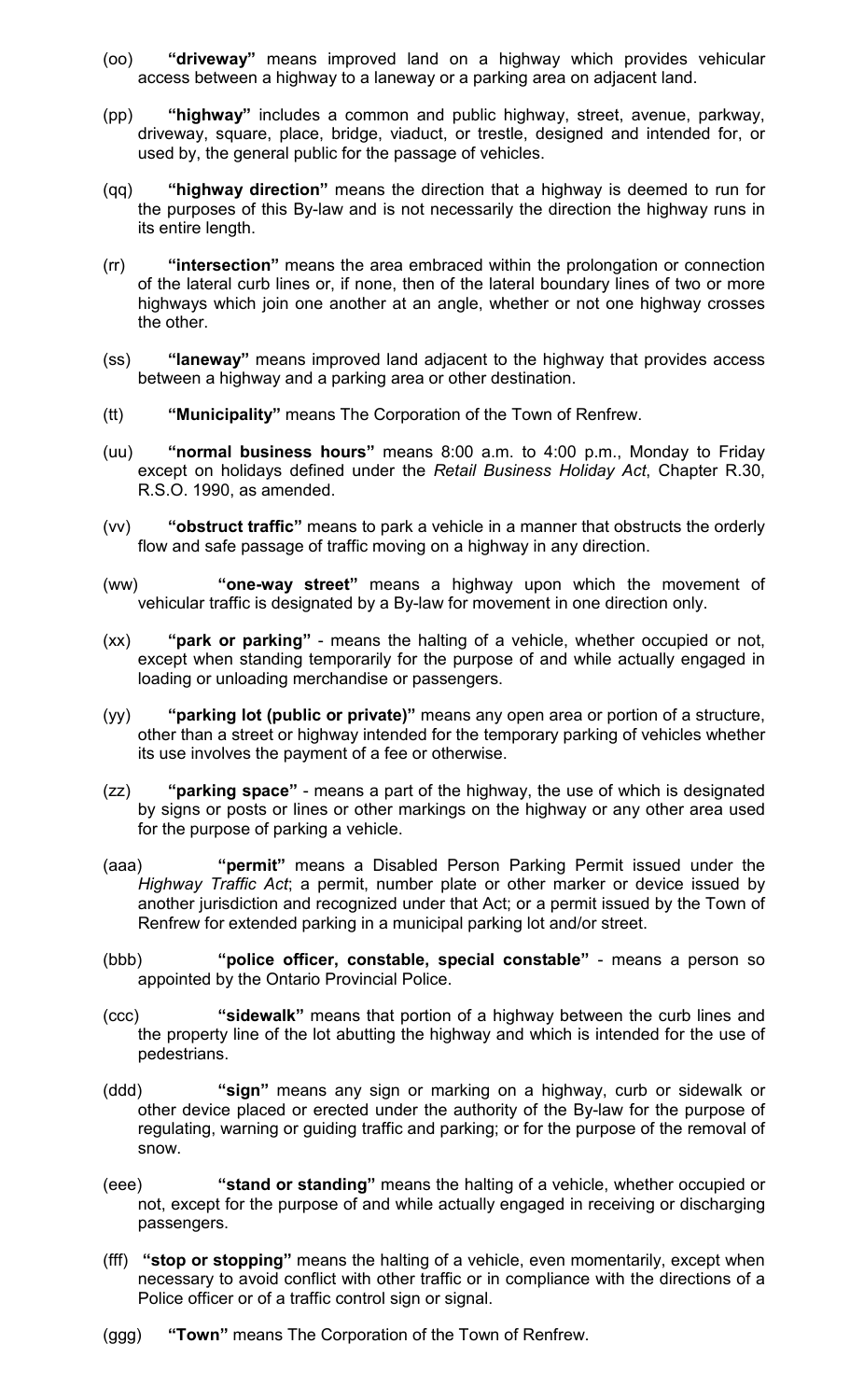- (hhh) **"Turning Basin"** means an enlarged area at the end of a highway or roadway designed to permit vehicles to turn around.
- (iii) **"unsigned highway"** means a highway or portion of highway with no posted signs restricting or not permitting the parking of vehicles.
- (jjj) **"vehicle"** includes an automobile, truck, motorcycle, motorized snow vehicle, bus, trailer, traction engine, farm tractor, road-building machine and any vehicle drawn, propelled or driven by any kind or power, including muscular power, but does not include vehicles running only upon rails.

### **3. TIME**

Notwithstanding the *Time Act*, Chapter T. 9, R.S.O. 1990 as amended, so long as the time commonly observed in the Municipality is one hour in advance of Standard Time, the times mentioned in this By-law shall be reckoned in accordance with the time so commonly observed and not Standard Time.

## **4. SCHEDULES AND SEVERABILITY**

- (3) The Schedules A to, and including, F attached to this By-law shall be read with and form part of this By-law. All measurements contained in the attached schedules are referenced from the nearest intersecting highway limit unless otherwise specified therein.
- (4) Should any part, section, subsection or portion of this By-law be repealed or declared by a court of competent jurisdiction to be illegal, the same shall not affect the validity of the By-law as a whole or in part thereof, except for that which was declared to be invalid.

# **PART II - PARKING**

#### **5. METHOD OF PARKING**

#### (2) **Direction**

No person shall park a vehicle on any highway, other than a one-way street, unless on the right-hand side of the street, having regard for the direction in which the vehicle had been proceeding. The nearest front and rear wheels of the parked vehicle shall be parallel to and not more than 30 cm from the edge of the highway. Notwithstanding, the distance between the wheels and the highway edge shall not apply where angle parking is specifically authorized by this By-law.

#### (2) **Within Parking Space**

Individual parking spaces may be defined by the Town by painted lines or other suitable marks on the surface of the parking lot or highway. Where such parking spaces are so defined, it shall be unlawful to park a vehicle other than within the confines of the parking spaces so defined.

## **6. PARKING AND STOPPING PROHIBITED AT ANY TIME**

No person shall park or stop, or cause to be parked or stopped, any vehicle in any of the following places at any time of the day unless such stopping is explicitly permitted by painted lines on the pavement, signs or other municipal markings or at the direction of a Police Officer:

- w. On any sidewalk;
- x. In any intersection;
- y. In a turning basin;
- z. In front of a public driveway;
- aa. Within 9 metres of any intersection;
- bb. Within a distance of 3 metres from the closest point on the curb to any fire hydrant;
- cc. Within 6 metres of a crosswalk at an intersection;
- dd. On any bridge;
- ee. On any highway in such a manner as to obstruct traffic;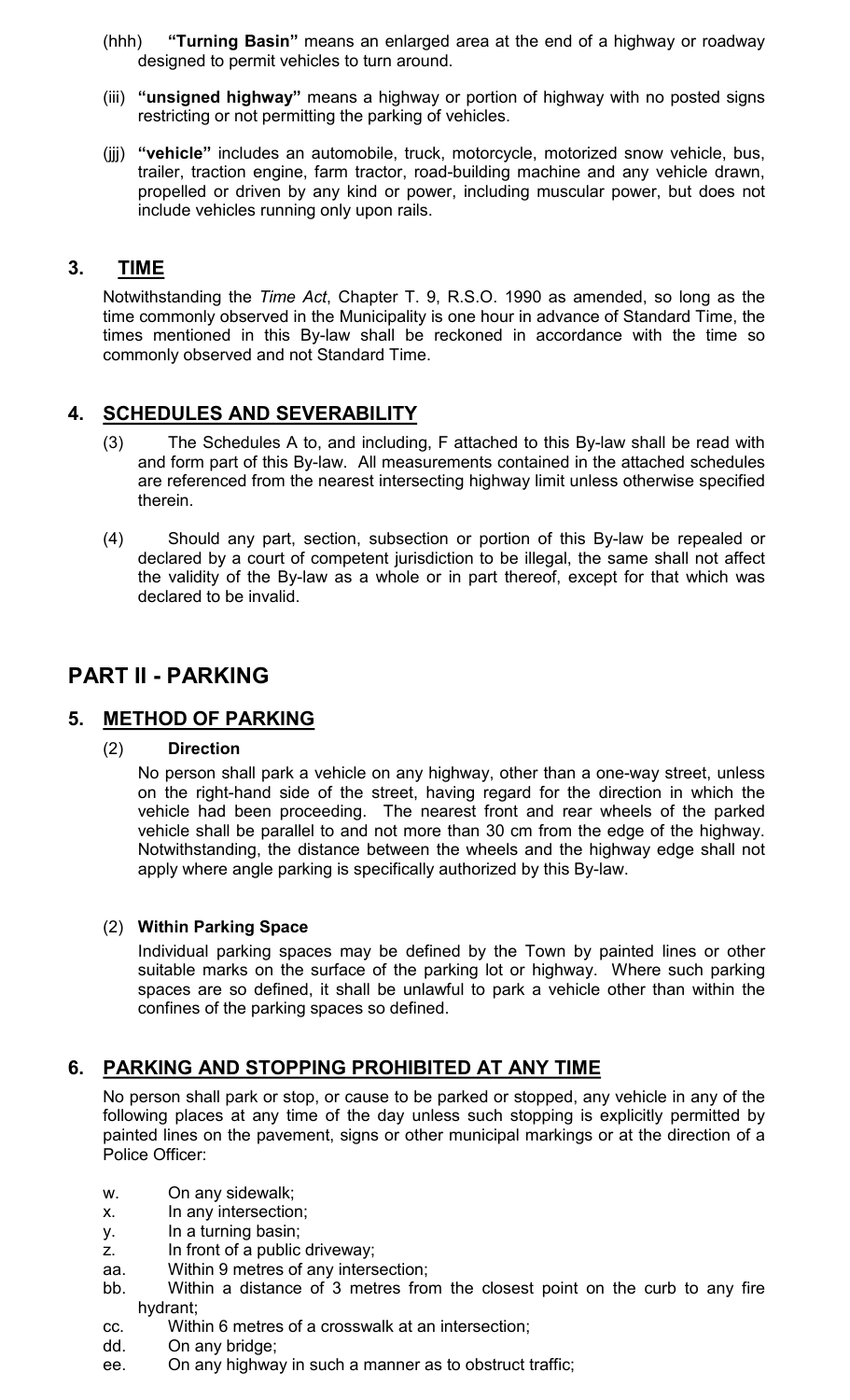- ff. In such a position as to prevent the convenient departure of any other vehicle previously parked or standing;
- gg. In front of the entrance to a fire station;
- hh. On any Yield Lane or within 5 metres of any Yield Lane;
- ii. On any crosswalk;
- jj. On any curb;
- kk. Adjacent to any median strip constructed on the highway;
- II. In front of a private driveway;
- mm. Within 0.75 metres of a public driveway;
- nn. Within 0.75 metres of a private driveway;
- oo. Within 15 metres of a controlled intersection;
- pp. On the approaches to any bridge;
- qq. In front of the entrance to a hospital.
- rr. On any central boulevard or on any outer boulevard or adjacent to either side or the ends of any central boulevard or median strip, except when parking in these locations is otherwise permitted by this By-law.

# **7. DESIGNATED "NO STOPPING" AREAS**

- (1) Those highways and portions of highways named and described in **Schedule A**  hereto attached shall be designated **"No Stopping"** areas.
- (3) No person shall stop or cause to be stopped a vehicle at any time within the highway or portion of highway named or described in Schedule A on any day unless such stopping is explicitly permitted by painted lines on the pavement, signs, or other municipal markings or at the direction of a Police Officer.

### **8. DESIGNATED "NO PARKING" AREAS**

- (4) Those highways and portions of highways named and described in **Schedule B**  hereto attached shall be designated "No Parking" areas.
- (5) Where signs to that effect are on display, no person shall park a vehicle at any time within the highway or portion of highway named or described in **Schedule B** as **"No Parking"** areas.
- (6) In the event of a conflict between a provision in the By-law made under this section and a provision of any other section, the provision that is the most restrictive of parking prevails.

#### **9. RESTRICTED PARKING**

- (6) Those Municipal Parking Lots, excepting designated Reserved Parking Spaces, highways or portions of highways named and described in **Schedule C** hereto attached shall be designated as **"Restricted Parking"** areas. [AMENDED BY BY-LAW 6-2018]
- (7) Where authorized signs to that effect are on display, no person shall park a vehicle within Municipal Parking Lots, excepting designated Reserved Parking Spaces, highways or portion of highways named or described in **Schedule C** for a period longer than specified, during the time period for which such parking restrictions are in effect as indicated on the said Schedule. [AMENDED BY BY-LAW 6-2018]
- (8) No person shall park on any highway, a heavy vehicle, in excess of 5,000 kg vehicle weight, for a period longer than two hours.
- (9) No person shall park on any unsigned highway for a period longer than 24 hours.
- (10) In the event of a conflict between a provision in the By-law made under this section and a provision of any other section, the provision that is the most restrictive of parking prevails.

#### **10. ACCESS ROUTES FOR FIRE DEPARTMENT**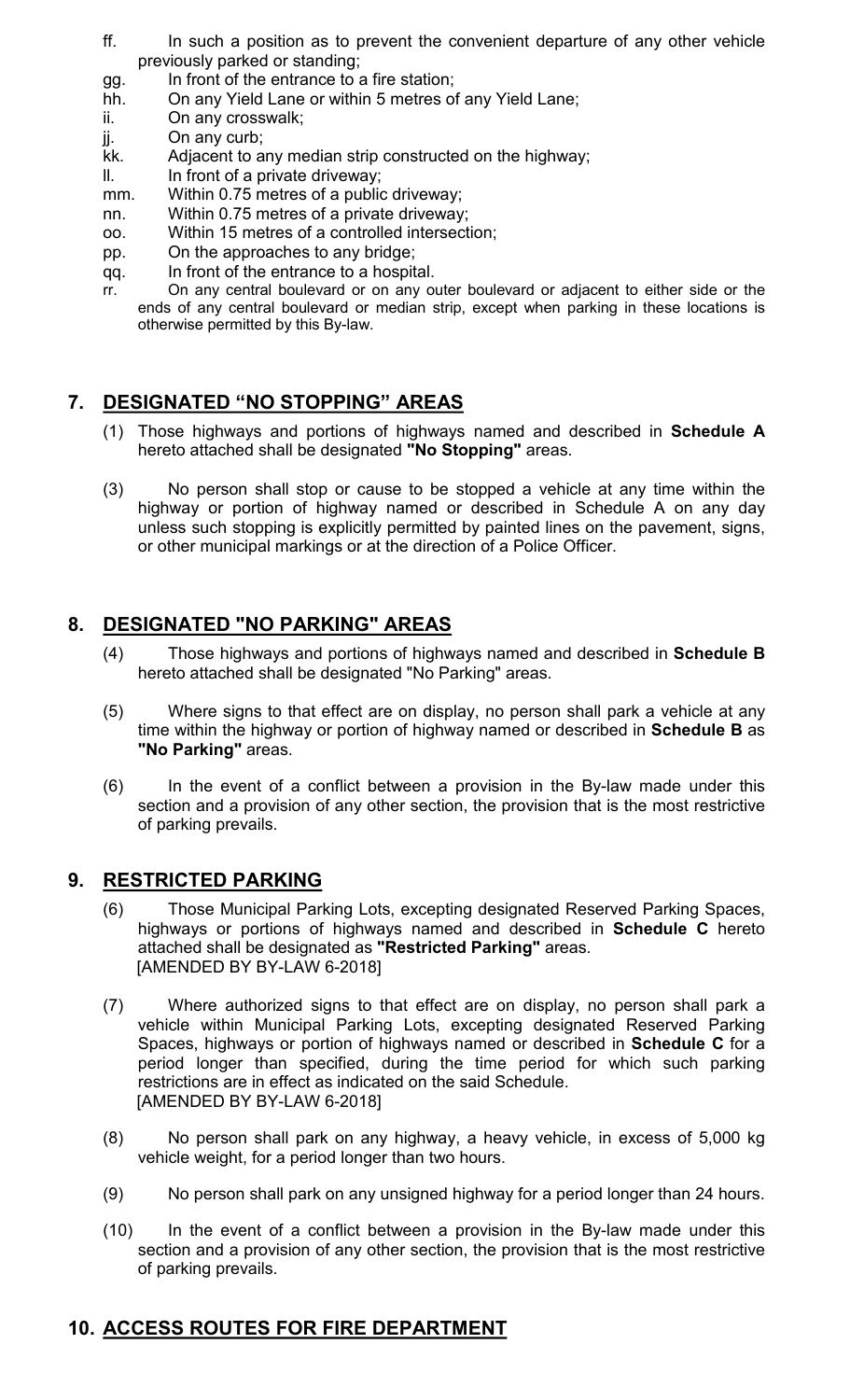- (1) The private highways or portions of parking lots of the specified public buildings named and described in **Schedule D** hereto attached, are hereby designated as **"Fire Routes"**.
- (2) Where authorized signs to that effect are on display, no person shall park or stand a vehicle within or so as to obstruct a fire route described or named in **Schedule D.**

### **11. SCHOOL BUS LOADING ZONES**

(4) Those portions of highways named and described in **Schedule E** shall be designated as "**School Bus Loading Zones"**. Such School Bus Loading Zone designations shall apply between the hours of **8:00 a.m. and 5:00 p.m.,** Monday to Friday inclusive subject to Section 10(2). The School Bus Loading Zone designation shall be considered an overlay designation imposed in addition to other parking restrictions contained herein.

At all other times and days, parking in such designated **"School Bus Loading Zones"** shall be in compliance with the provisions of this By-law.

- (5) Notwithstanding paragraph (1), the designation for the Renfrew Collegiate High School shall apply between the hours of 8:00 a.m. and 4:00 p.m.
- (6) Where authorized signs to that effect are on display, no person shall stand or park any vehicle, other than a school bus, in any area designated as a School Bus Loading Zone as described or named on **Schedule E**.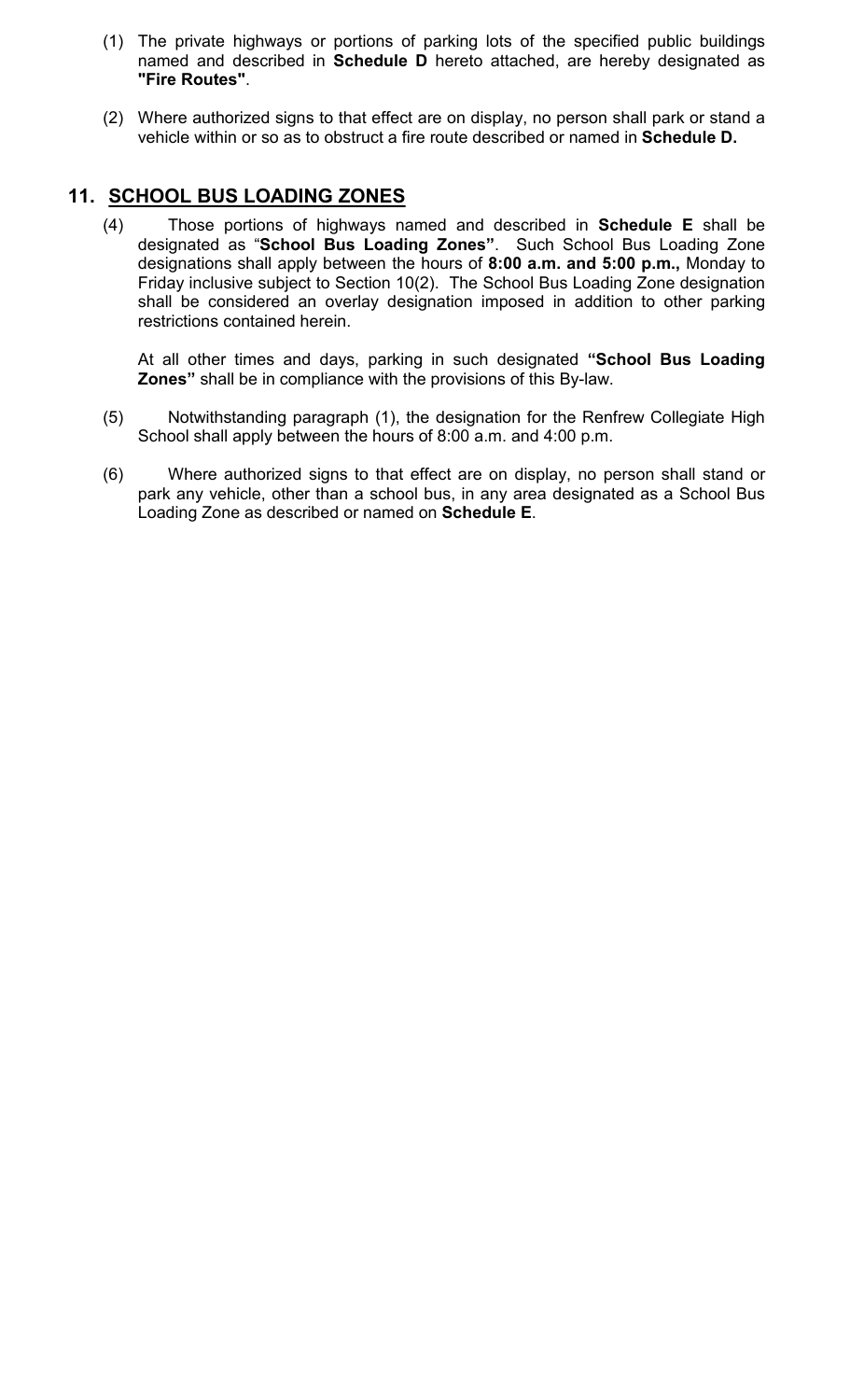## **12. PARKING ON MUNICIPAL OR PRIVATELY OWNED LANDS**

- (3) No person shall park or leave any vehicle:
	- a) on Municipally owned property without the written consent of the Town provided by the Clerk of the municipality; or
	- b) on privately owned or controlled property without the written consent of the property owner or occupant [AMENDED BY BY-LAW 31-2012]
- (4) Where signs have been erected and are on display, no person shall park or leave any vehicle in the off-street parking lots or vacant lands adjacent to and associated with municipal facilities unless such person is an employee or elected official of the Town engaged in municipal business or such person is, at the time the vehicle is parked or left, actively participating in the activities currently being provided in or on the municipal property or engaged by such patron to provide transportation.
- (3) Notwithstanding Section 11(3), signs may be posted by the Town defining certain parking spaces within the lands associated with the facilities as being reserved for use by certain classes of vehicles and such use shall be clearly marked on the sign. No person shall park any vehicle other than the class of vehicles marked on the sign, in any parking space so reserved.
- (4) No person shall operate or permit the operation of motor vehicles, motorized snow vehicles and other conveyances of every description and whatever the motive power, in a public park. This section shall not apply to any area within a public park that is designed and designated as a highway or parking area for vehicular traffic.

## **13. MUNICIPAL PARKING LOTS**

- (4) No person shall park a vehicle or permit a vehicle to remain parked in the Municipal Parking Lots known as 1. Plaunt Street Lot 2. Town Hall Lot, 3. Argyle West Street Lot, and 4. Argyle East Street Lot in a designated Reserved Parking Space..[AMENDED BY BY-LAW 6-2018]
- (5) No person shall park a vehicle or permit a vehicle to remain parked in the Municipal Parking Lot between 2:00 a.m. and 7:00 a.m. unless by permit.
- (6) No person shall park a vehicle or permit a vehicle to remain parked in such a manner that it is not wholly within the area designated as a parking space unless the vehicle is of such length as to render it impossible to park it in one parking space. In this case, the adjoining parking space may be used but in no case shall any person park a vehicle or permit a vehicle to remain parked in such a manner as to obstruct the use of the parking lot, the parking lot entrance, exit or highway that is laid out for the movement of vehicles through the parking lot.

## **14. WINTER PARKING RESTRICTIONS**

- (1) No person shall park, or stand a vehicle or permit a vehicle to remain parked on any highway or in a municipal parking lot between the hours of 2:00 a.m.to 7:00 a.m. from December 1 in any year to March 31 of the following year, both dates inclusive.
- (2) No person shall park or stand a vehicle or permit a vehicle to remain parked on any highway at any time when the highway is specially marked with signs indicating snow removal or when such person has received verbal or written notice from a representative of the Town indicating the prohibition of parking.
- (3) This section shall be enforced by the By-law Enforcement Officer and/or the Director of Development and Works or his designate.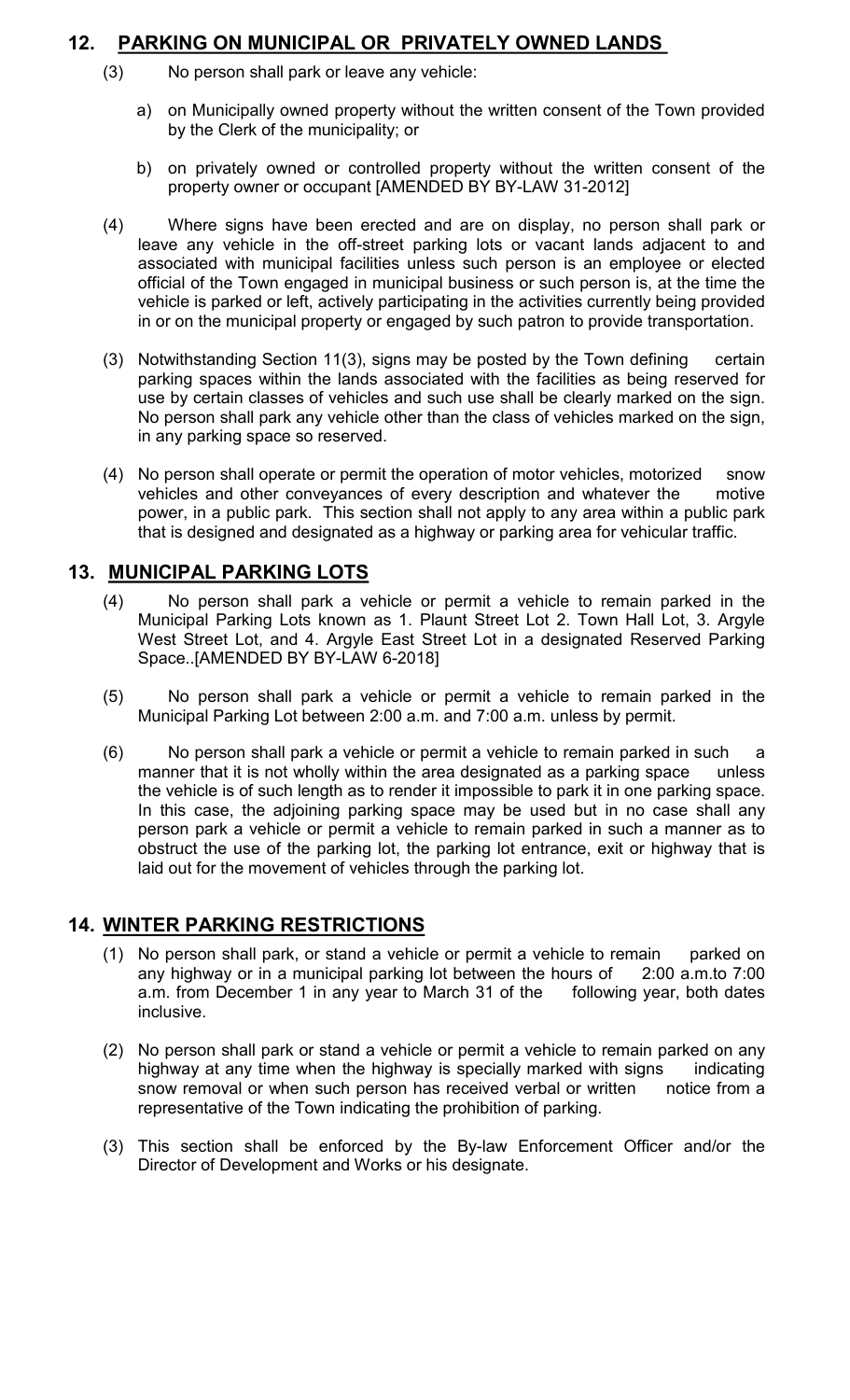# **15. MUNICIPAL VEHICLES EXEMPTION**

Any vehicle owned by the Town and any authorized emergency vehicle shall be permitted to park in any parking space, provided always that said vehicle displays on the exterior of the vehicle, a recognized symbol of the Town or wording displaying the ownership of the vehicle and is being used in the performance of municipal duties. This exemption also includes the personal vehicles of volunteer firefighters when on duty.

### **16. EMERGENCY PROHIBITION**

- (4) Notwithstanding anything to the contrary contained, herein, a Police Officer, Fire Chief / Captain, Director of Development and Works or By-law Enforcement Officer, during any emergency or special circumstance may:
	- d. prohibit any or all parking on a highway within the area affected by the emergency or special circumstances; or
	- e. authorize the erection of temporary "No Parking" signs or barricades on any highway or portion of highway; or
	- f. declare that any vehicle already parked is parked illegally regardless of the time permitted for parking such vehicle under the provisions of this By-law.
- (5) Where possible, the owner or driver of a vehicle declared to be illegally parked, under section 16 (1) of this By-law, shall be notified by a Police Officer or By-law Enforcement Officer that such parking has been prohibited and shall be ordered to remove the vehicle within a time specified.
- (6) Where the owner or driver notified under section 16 (2) to remove the vehicle does not do so, or where the owner or driver cannot immediately be located, the said vehicle declared to be parked illegally may be removed and impounded forthwith by an order of a Police Officer or By-law Enforcement Officer in accordance with Section 22 of this By-law "Removal of Illegally Parked Vehicles". Where in the opinion of the Officer, the vehicle owner has not voluntarily contravened the order, the costs associated with the towing and impounding will be borne by the Town.

### **17. DESIGNATED PARKING SPACES FOR DISABLED PERSONS**

- (3) No person shall park a vehicle in a designated "Parking Space for Disabled Persons" when a properly marked sign is displayed unless a valid disabled persons parking permit is displayed on the front dash of the vehicle or the front of an extended sun visor so as to be clearly visible from the exterior of the vehicle.
- (4) The vehicle is operated by the holder of a disabled person parking permit or by a person engaged to pick up or transport the holder of a disabled person parking permit.

#### **18. AUTHORIZED SIGNS AND PARKING CONTROL DEVICES**

 $(4)$  The Town shall erect all authorized signs and other parking control devices necessary for the lawful implementation and enforcement of this By-law.

## **19. DESIGNATED "PERMIT PARKING" AREAS**

- (4) Those highways and portions of highways named and described in **Schedule F** hereto attached shall be designated "Permit Parking" areas.
- (5) Where signs to that effect are on display, no person shall park a vehicle at any time within the highway or portion of highway named or described in **Schedule F** as **"Permit Parking"** areas with the exception of vehicles displaying an authorized permit issued by the Town of Renfrew.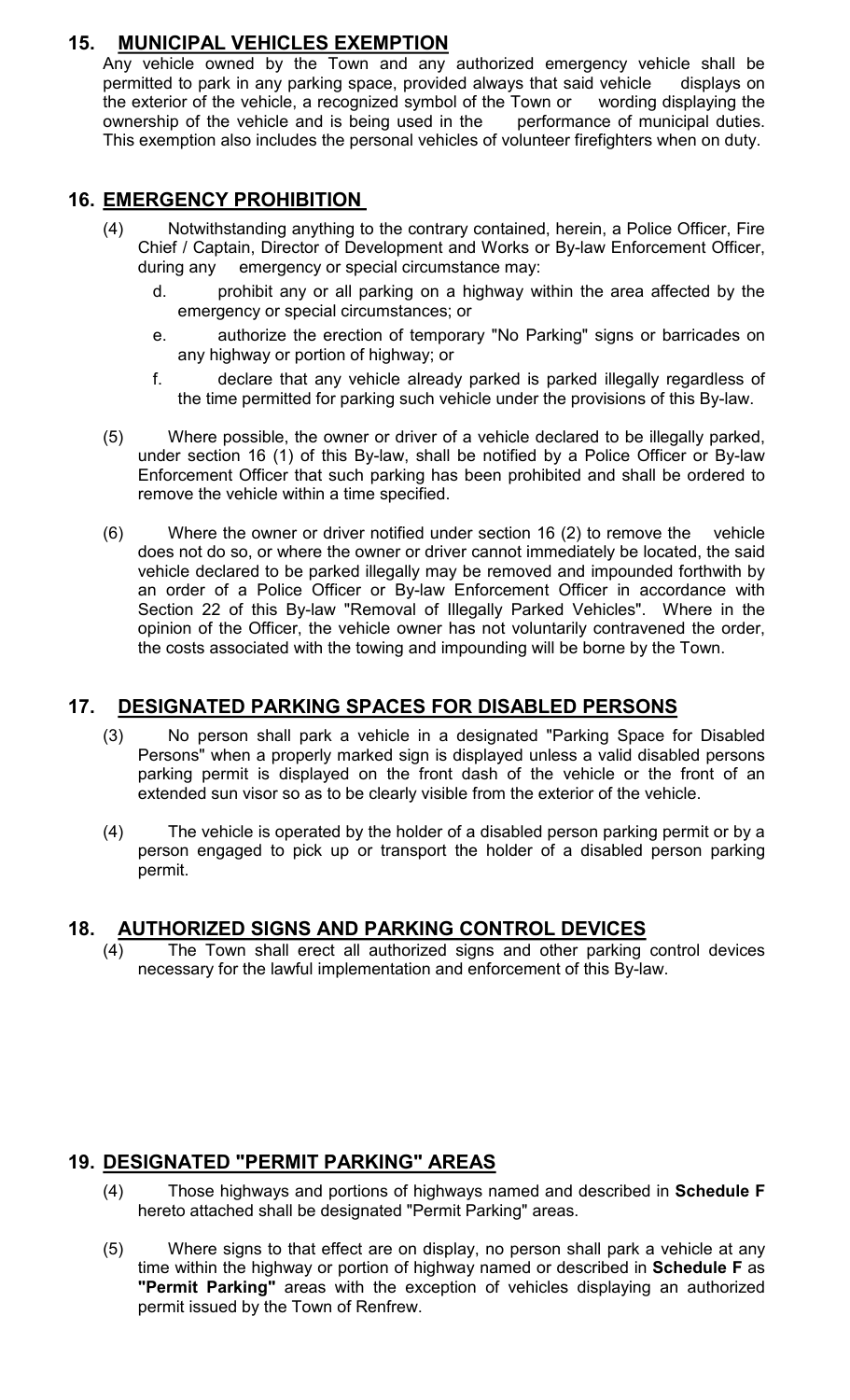(6) In the event of a conflict between a provision in the By-law made under this section and a provision of any other section, the provision that is the most restrictive of parking prevails.

# **PART III - OFFENCES & PENALTIES**

### **20. PARKING INFRACTION NOTICE**

- (1) Where a vehicle is found to be in contravention of the parking or stopping provisions of this By-law, the Issuing Officer may issue and place on the vehicle, a serially numbered Parking Infraction Notice, in the form prescribed by the Provincial Offences Act.
- (5) The serially numbered Parking Infraction Notice shall state:
	- a. the licence number of the vehicle;
	- b. the nature of the alleged infraction;
	- c. the date, time and place of the alleged infraction;
	- d. the set fine provided therein for the violation and
	- e. a statement that the owner shall within fifteen (15) days pay the set fine provided for the infraction by taking it or mailing it to the Town of Renfrew Municipal Office.
- (3) The Parking Infraction Notice mentioned in Section 20(2) above shall be prepared as required and the Issuing Officer shall attach one copy to the vehicle and retain the other copy for further processing in accordance with the *Provincial Offences Act*, Chapter P.33, R.S.O. 1990, as amended.
- (4) If payment is not made in accordance with the procedure set out on the Parking Infraction Notice provided for in Section 20(2) e. above, the Provincial Offences Act shall apply.

## **21. PENALTIES**

- (1) Any person violating any of the provisions of this By-law has committed an offence and upon conviction shall be liable to a penalty pursuant to the Provincial Offences Act, Chapter P.33, R.S.O. 1990 as amended.
- (2) The driver of a vehicle, not being the owner, is liable to any penalty provided under this By-law.
- (3) The owner of the vehicle may be charged with and convicted of an offence under this By-law for which the driver of the vehicle is subject to be charged unless, at the time of the offence, the vehicle was in the possession of some person other than the owner without the owner's consent and on conviction the owner is liable to the penalty prescribed or provided for the offence.
- (4) Set fines may be established for certain offences contained in this By-law. Such set fines shall be established pursuant to the Provincial Offences Act and shall become effective upon the approval of same by the Chief Judge of the Provincial Offences Court.

# **22. REMOVAL OF ILLEGALLY PARKED VEHICLE**

- (1) A police officer, by-law enforcement officer or an officer appointed for carrying out the provisions of the Highway Traffic Act, upon discovery of any vehicle parked or left in contravention of this By-law, may cause it to be moved or taken to and placed or stored in a suitable place and all costs and charges for removing, caring and storage thereof, if any, are a lien upon the vehicle which may be enforced in the manner provided by Part III of the Repair and Storage Liens Act, Chapter R.25, R.S.O. 1990 as amended.
- (2) The provisions of this section also apply to the Director of Development and Works or his designate for purposes of enforcing Section 14 Winter Parking Restrictions.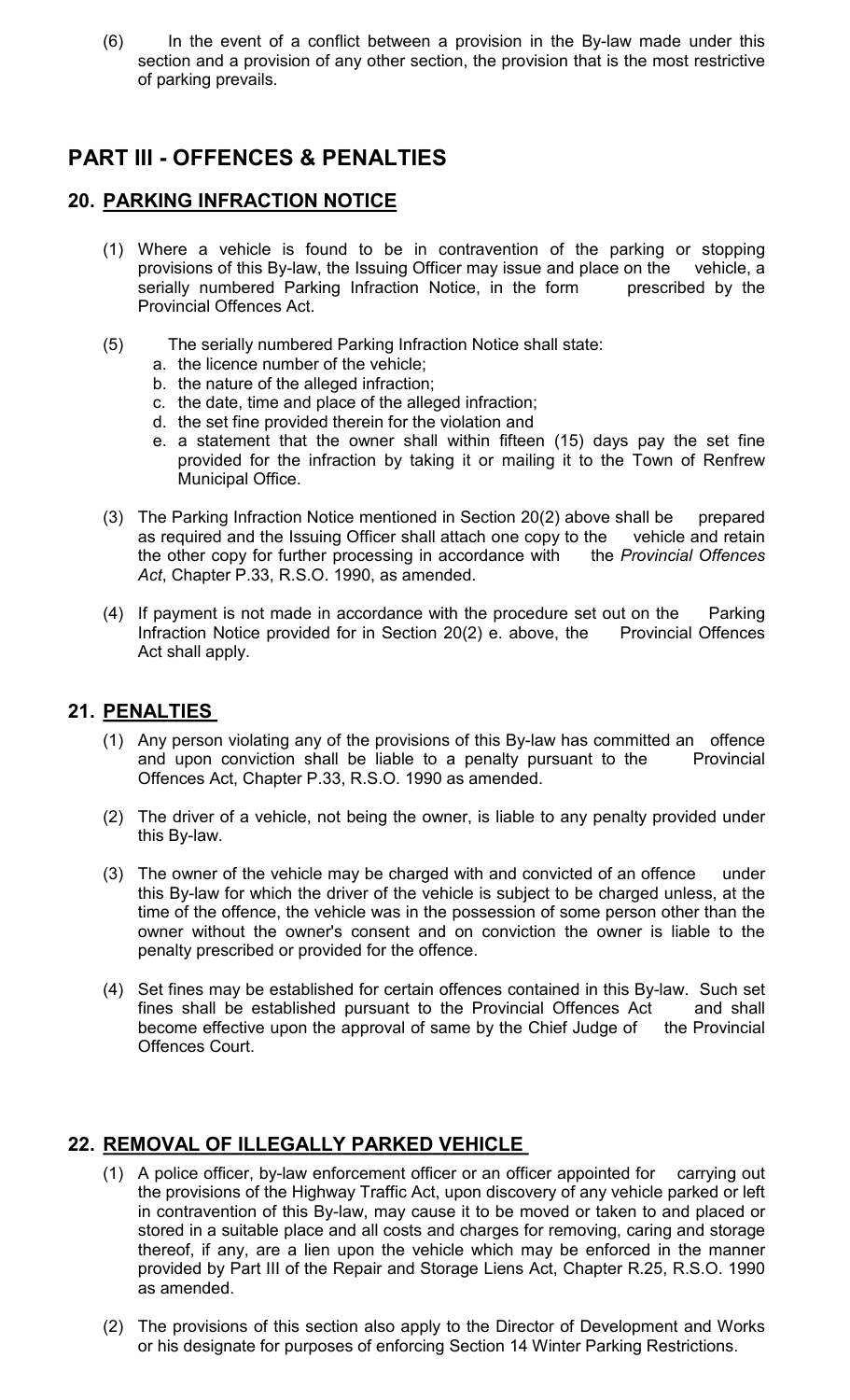(6) The Town will not be liable for damages that may occur to vehicles being moved under the provisions of Section 22(1).

#### **23. ENFORCEMENT AND AUTHORITY**

- (1) The provisions of this By-law shall be enforced by By-law Enforcement Officers and Police Officers appointed by the Town.
- (2) The provisions of Section 14 of this By-law may also be enforced by the Director of Development and Works or his/her designate.

# **PART IV – APPLICATION & ADMINISTRATION**

#### **24. REPEAL SECTION**

BE IT FURTHER ENACTED, that the parking provisions of By-Law 21-90, and all subsequent bylaws that amended the parking provisions of By-Law 21-90, are hereby repealed upon this by-law coming into force and taking effect as provided for in Section 25 of this by-law.

#### **25. EFFECTIVE DATE**

 The provisions of this By-law shall come into force and take effect on the day of its passing.

THE COUNCIL OF THE CORPORATION OF THE TOWN OF RENFREW ENACTS AS FOLLOWS:

| <b>SCHEDULE</b> | <b>DESIGNATION</b>              |
|-----------------|---------------------------------|
| Schedule 'A'    | <b>Stopping Prohibited</b>      |
| Schedule 'B'    | No Parking                      |
| Schedule 'C'    | <b>Restricted Parking</b>       |
| Schedule 'D'    | <b>Fire Routes</b>              |
| Schedule 'E'    | <b>School Bus Loading Zones</b> |
| Schedule 'F'    | <b>Permit Parking</b>           |

# **SCHEDULE "A" STOPPING PROHIBITED**

| Column 1<br><b>Street</b> | Column 2<br>Location                                                                                                          | Column 3<br><b>Side</b> | Column 4<br><b>Period</b>     |
|---------------------------|-------------------------------------------------------------------------------------------------------------------------------|-------------------------|-------------------------------|
| Barr St.                  | Approximately 15 m on each approach to<br>the pedestrian crossover, and 10 m on<br>each departure to the pedestrian crossover | <b>both</b>             | at anytime                    |
| Bonnechere St. S.         | Between Renfrew Ave, W.<br>and Cross Ave.                                                                                     | East                    | Mon. - Fri.<br>$8$ am $-4$ pm |
| Raglan St. S.             | Between Hall Ave, and the Millennium Trail                                                                                    | both.                   | at any time                   |
| Renfrew Ave, E.           | Between Raglan St. S. and Plaunt St. S.                                                                                       | <b>both</b>             | at any time                   |
| Renfrew Ave. W.           | Between Raglan St. S. and Argyle St. S.                                                                                       | both.                   | at any time                   |
| Munroe Ave. E.            | Approximately 15 metres east of the<br>west entrance to Central School west<br>to Lorne Street                                | North                   | at any time                   |

(AMENDED BY BY-LAW 79-2018)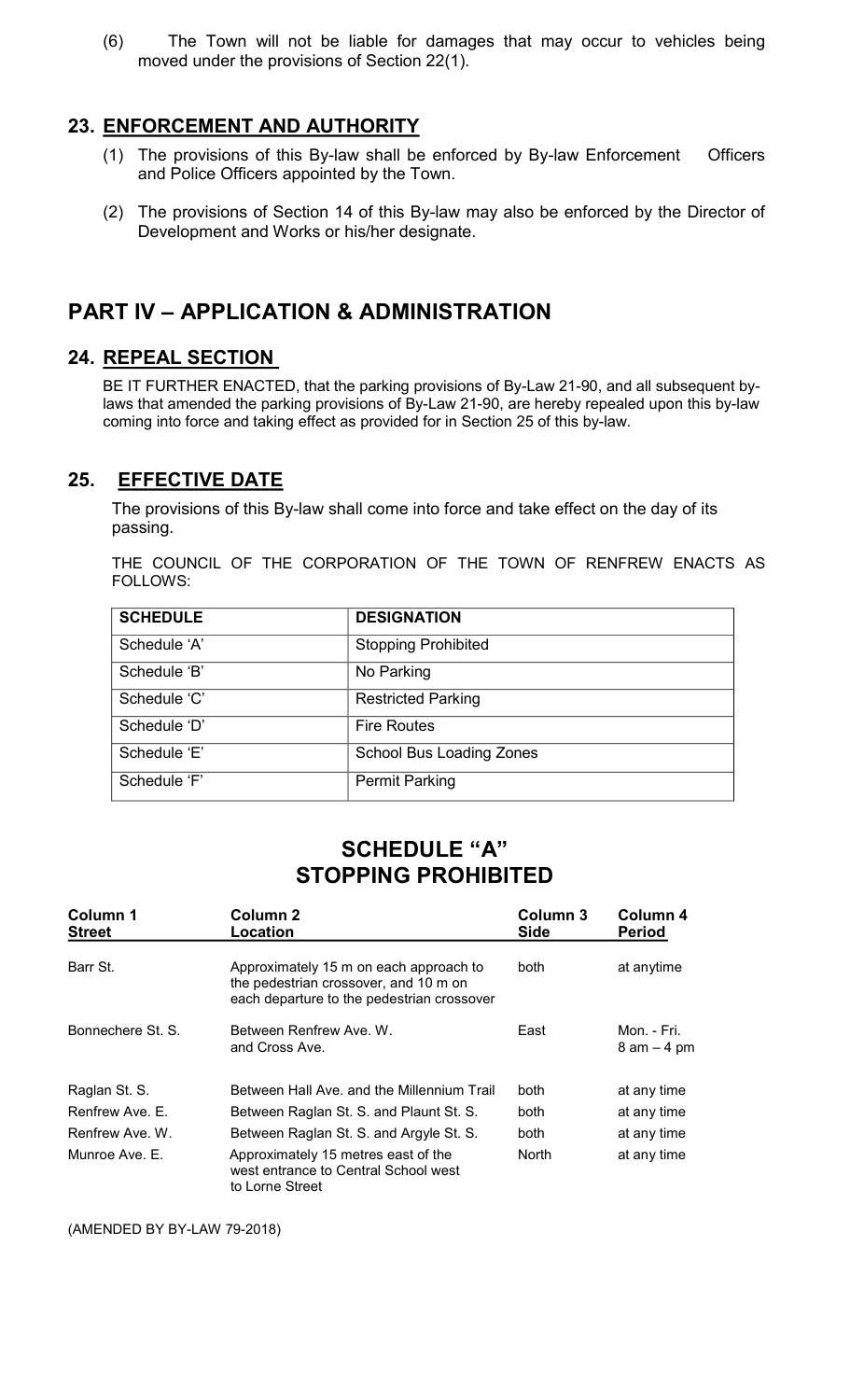# **SCHEDULE "B" NO PARKING**

| Column 1<br><b>Street</b>         | <b>Column 2</b><br>To<br><b>From</b>          | Column 3                           | <b>Side</b>                | Column 4<br><b>Period</b> | <b>Column 5</b>                |  |  |  |
|-----------------------------------|-----------------------------------------------|------------------------------------|----------------------------|---------------------------|--------------------------------|--|--|--|
| Albert St.                        | Opposite the Quail<br>Creek entrance          | <b>Hospice Renfrew</b><br>entrance |                            | east                      | at any time                    |  |  |  |
| Albert St.                        | Property line between<br>442 & 446 Albert St. | Termination of<br>Albert St.       |                            | west                      | at any time                    |  |  |  |
| Airth Blvd.                       | Opeongo Ave.                                  | 62 m. South                        |                            | both                      | at any time                    |  |  |  |
| Argyle St                         | S/W corner<br>Munroe Ave                      | 27m South                          |                            | west                      | at any time                    |  |  |  |
| Argyle St.                        | Renfrew Ave. W.                               | Opeongo Rd.                        |                            | east                      | at any time                    |  |  |  |
| Argyle St.                        | Patrick Ave.                                  | Renfrew Ave W.                     |                            | east                      | at any time                    |  |  |  |
| Arnprior Ave.                     | Queen St. S.                                  | Carswell St.                       |                            | south                     | at any time                    |  |  |  |
| <b>Baldwin St</b>                 | Ready Ave.                                    | North 100                          |                            | west                      | at any time                    |  |  |  |
| Barnet Blvd.                      | Gillan St.                                    | Second St.                         |                            | both                      | at any time                    |  |  |  |
| Bonnechere St. S.Lisgar Ave.      |                                               | Cross Ave.                         |                            | east                      | at any time                    |  |  |  |
| Bonnechere St. S. Renfrew Ave. W. |                                               | Cross Ave.                         |                            | east                      | Mon. - Fri.<br>8 a.m. - 4 p.m. |  |  |  |
| Bonnechere St. S. Renfrew Ave. W. |                                               | Opeongo Rd.                        |                            | both                      | at any time                    |  |  |  |
| Bridge St.                        | Argyle St. N.                                 | Ready Ave.                         |                            | west                      | at any time                    |  |  |  |
| Bridge St.                        | Raglan St. N.                                 | Arthur Ave.                        |                            | east                      | at any time                    |  |  |  |
| Bruce Ave.                        | Stewart St.                                   | E. Town limits                     |                            | both                      | at any time                    |  |  |  |
| Coumbes Lane                      | Veterans' Blvd.                               | <b>Terminus</b>                    |                            | east                      | at any time                    |  |  |  |
| Duke St.                          | Raglan St. S.                                 | Argyle St. S.                      |                            | both                      | at any time                    |  |  |  |
| Elgin Ave.                        | Stewart St.                                   | Aberdeen St.                       |                            | south                     | at any time                    |  |  |  |
| Elgin St.                         | Stewart St.                                   | Albert St.                         |                            | north                     | at any time                    |  |  |  |
| Hall Ave.                         | Fraser St.                                    | Raglan St. S.                      |                            | south                     | at any time                    |  |  |  |
| Hall Ave.                         | Gillan St.                                    | Fraser St.                         |                            | both                      | at any time                    |  |  |  |
| Hall Ave.                         | Plaunt St. S.                                 | Raglan St. S.                      |                            | north                     | at any time                    |  |  |  |
| <b>Health Village</b><br>Lane     | Stewart St. (Hwy. 60)                         | Albert St.                         |                            | both                      | at any time                    |  |  |  |
| Jennett St. S.                    | Renfrew Ave. E.                               | Lorne St. S.                       |                            | west                      | at any time                    |  |  |  |
| Lisgar Ave.                       | Bonnechere St                                 | Lochiel St.                        |                            | south                     | at any time                    |  |  |  |
| Lisgar Ave.                       | Bonnechere St.                                | Queen St.                          |                            | south                     | at any time                    |  |  |  |
| Lochiel St.                       | Bridge St.                                    | Patrick Ave.                       |                            | east                      | at any time                    |  |  |  |
| Lochiel St.                       | Patrick Ave.                                  | Renfrew Ave. W.                    |                            | east                      | at any time                    |  |  |  |
| Lochiel St.                       | Renfrew Ave. W.                               | Opeongo Rd.<br>North 30 meters     |                            | east                      | at any time                    |  |  |  |
| Lochiel St.<br>Lorne St.          | Munroe Ave.<br>Munroe Ave.                    |                                    |                            | west                      | at any time                    |  |  |  |
| Lorne St. N                       | 30m east of                                   | Dairy<br>90m east of               |                            | east<br>west              | at any time                    |  |  |  |
| Ma-Te-Way                         |                                               | Munroe Ave                         |                            |                           | at any time                    |  |  |  |
| <b>Park Drive</b>                 | Haig Ave.                                     | South dead end                     |                            | both                      | at any time                    |  |  |  |
| Munroe Ave.                       | Plaunt St. S.                                 | Lochiel St. S.                     |                            | both                      | at any time                    |  |  |  |
| Muriel St.                        | Raglan St. S.                                 | First St.                          |                            | both                      | at any time                    |  |  |  |
| O'Brien Rd.                       | Hwy. #417                                     | Veterans' Blvd.                    |                            | both                      | at any time                    |  |  |  |
| Opeongo Rd.                       | Raglan St. S.                                 | <b>Town Limits</b>                 |                            | both                      | at any time                    |  |  |  |
| Pine Ave.                         | Raglan St. S.                                 | Coleraine Dr.                      |                            | both                      | at any time                    |  |  |  |
| Plaunt St. S.                     | Munroe Ave. E.                                | Hall Ave. E.                       |                            | west                      | at any time                    |  |  |  |
| Plaunt St. S.                     | Munroe Ave.                                   | old C.P.R. crossing                |                            | east                      | at any time                    |  |  |  |
| Prince Ave. E.                    | Plaunt St. S.                                 | Raglan St. S.                      |                            | both                      | at any time                    |  |  |  |
| Prince Ave. W.                    | Raglan St. S.                                 | West to end                        |                            | south                     | at any time                    |  |  |  |
| Prince Ave. W.                    | Lochiel St. S.                                | Bonnechere St. S.                  |                            | north                     | at any time                    |  |  |  |
| Quarry Ave.                       | Barr St.                                      | Plaunt St. S.                      |                            | north                     | at any time                    |  |  |  |
| Quarry Ave.                       | Plaunt St. S.                                 | East 30 meters                     |                            | south                     | at any time                    |  |  |  |
| Queen St.                         | Lisgar Ave.                                   | Renfrew Ave. W.                    |                            | east                      | at any time                    |  |  |  |
|                                   |                                               |                                    | <b>SCHEDULE "B" cont'd</b> |                           |                                |  |  |  |

**NO PARKING** 

| Column 1      | Column 2    | Column 3     | Column 4 | Column 5      |
|---------------|-------------|--------------|----------|---------------|
| <b>Street</b> | <b>From</b> |              | Side     | <b>Period</b> |
| Raglan St. N. | Bruce St.   | North to end | west     | at any time   |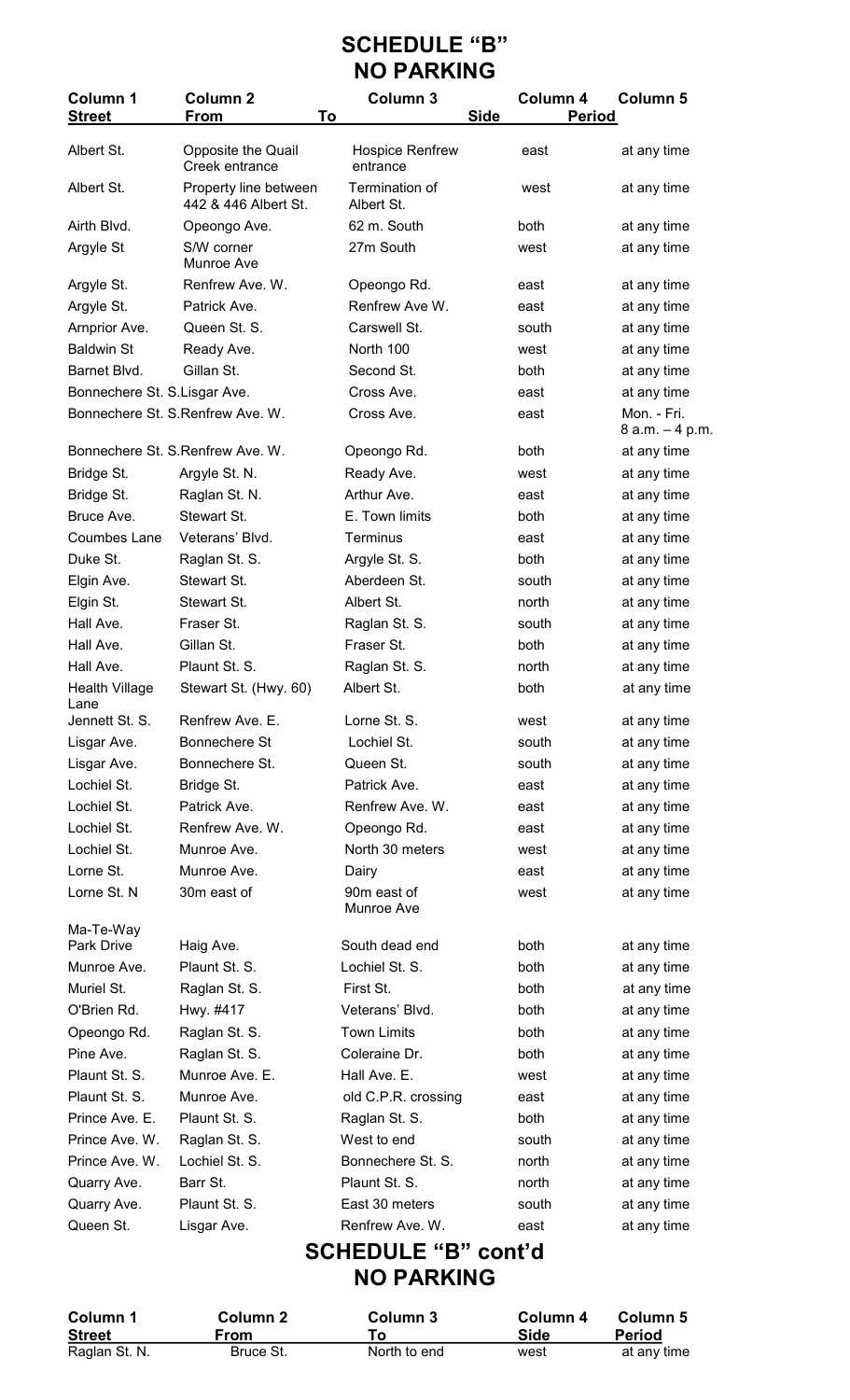| Raglan St. N.                                              | Grigg Ave.                               | North to end     | east        | at any time |  |  |
|------------------------------------------------------------|------------------------------------------|------------------|-------------|-------------|--|--|
| Raglan St. S.                                              | Opeongo Rd.                              | Pine Ave.        | both        | at any time |  |  |
| Raglan St. S.                                              | Munroe Ave.                              | C.P.R. tracks    | <b>both</b> | at any time |  |  |
| Railway Ave.                                               | Plaunt St. S.                            | Raglan St. S.    | south       | at any time |  |  |
| Ready Ave.                                                 | Baldwin St.                              | West to end      | north       | at any time |  |  |
| Ready Ave.                                                 | Stewart St.                              | West to end      | south       | at any time |  |  |
| Renfrew Ave. E.                                            | Jennett St. S.                           | Plaunt St. S.    | north       | at any time |  |  |
| Renfrew Ave. E.                                            | Plaunt St. S.                            | Raglan St. S.    | both        | at any time |  |  |
| Renfrew Ave. W.                                            | Raglan St. S.                            | Queen St. S.     | north       | at any time |  |  |
| Renfrew Ave. W.                                            | Raglan St. S.                            | Argyle St. S.    | south       | at any time |  |  |
| <b>Renfrew Ave W</b>                                       | Lochiel St S.                            | Bonnechere St S. | south       | at any time |  |  |
| <b>Stevenson Crescent</b>                                  | Limits as defined by<br>approved signage |                  | east        | at any time |  |  |
| Stewart St.                                                | Elgin Ave.                               | N. Town limit    | both        | at any time |  |  |
| Stewart St.                                                | 239 Stewart St.                          | Arthur Ave.      | east        | at any time |  |  |
| Veterans' Mem. Blvd.                                       | O'Brien Rd.                              | Hall Ave.        | both        | at any time |  |  |
| Xavier St.                                                 | Railway Ave. S.                          | Renfrew Ave. E.  | west        | at any time |  |  |
| [AMENDED BY BY-LAW 31-2012]<br>[AMENDED BY BY-LAW 79-2018] |                                          |                  |             |             |  |  |

[AMENDED BY BY-LAW 74-2020]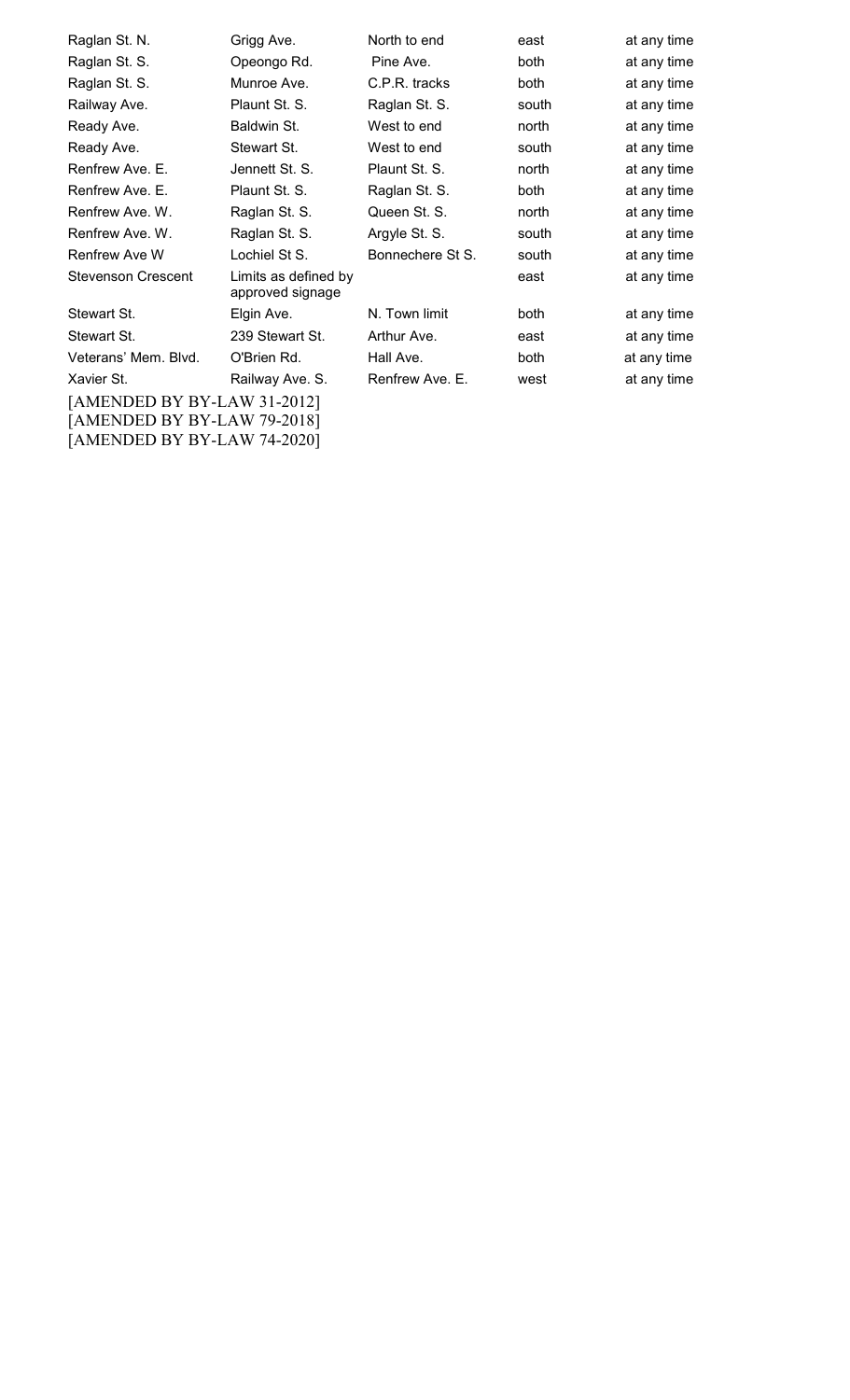# **SCHEDULE "C" RESTRICTED PARKING**

| Column 1<br><b>Street</b>     | <b>Column 2</b><br>From | Column 3<br>To          | Column 4<br><b>Side</b> | Column 5<br><b>Days</b>                      | <b>Column 6</b><br>Time           |
|-------------------------------|-------------------------|-------------------------|-------------------------|----------------------------------------------|-----------------------------------|
| Grigg Ave.                    | Raglan St. N.           | Moore St.<br>Grigg Ave. | north                   | 7 days/week                                  | 2 hr. time limit                  |
| Patrick Ave.                  | Raglan St. S.           | Argyle St. S.           | south                   | Mon., Tues.,<br>Wed. & Sat.<br>Thurs, & Fri. | 9am-6pm<br>9am-9pm                |
| Raglan St. S.                 | Opeongo Rd.             | Munroe Ave.             | both                    | 7 days/week                                  | 3 hr. time limit                  |
| Railway Ave.                  | Raglan St. S.           | Plaunt St.              | north                   | 7 days/week                                  | 1 hr. time limit                  |
| <b>Municipal Parking Lots</b> |                         |                         |                         |                                              | Currently only those restrictions |

Parking Lots

(excepting designated Reserved Parking Spaces) noted in Section 13 -Municipal

[AMENDED BY BY-LAW 31-2012] [AMENDED BY BY-LAW 6-2018] [AMENDED BY BY-LAW 24-2019]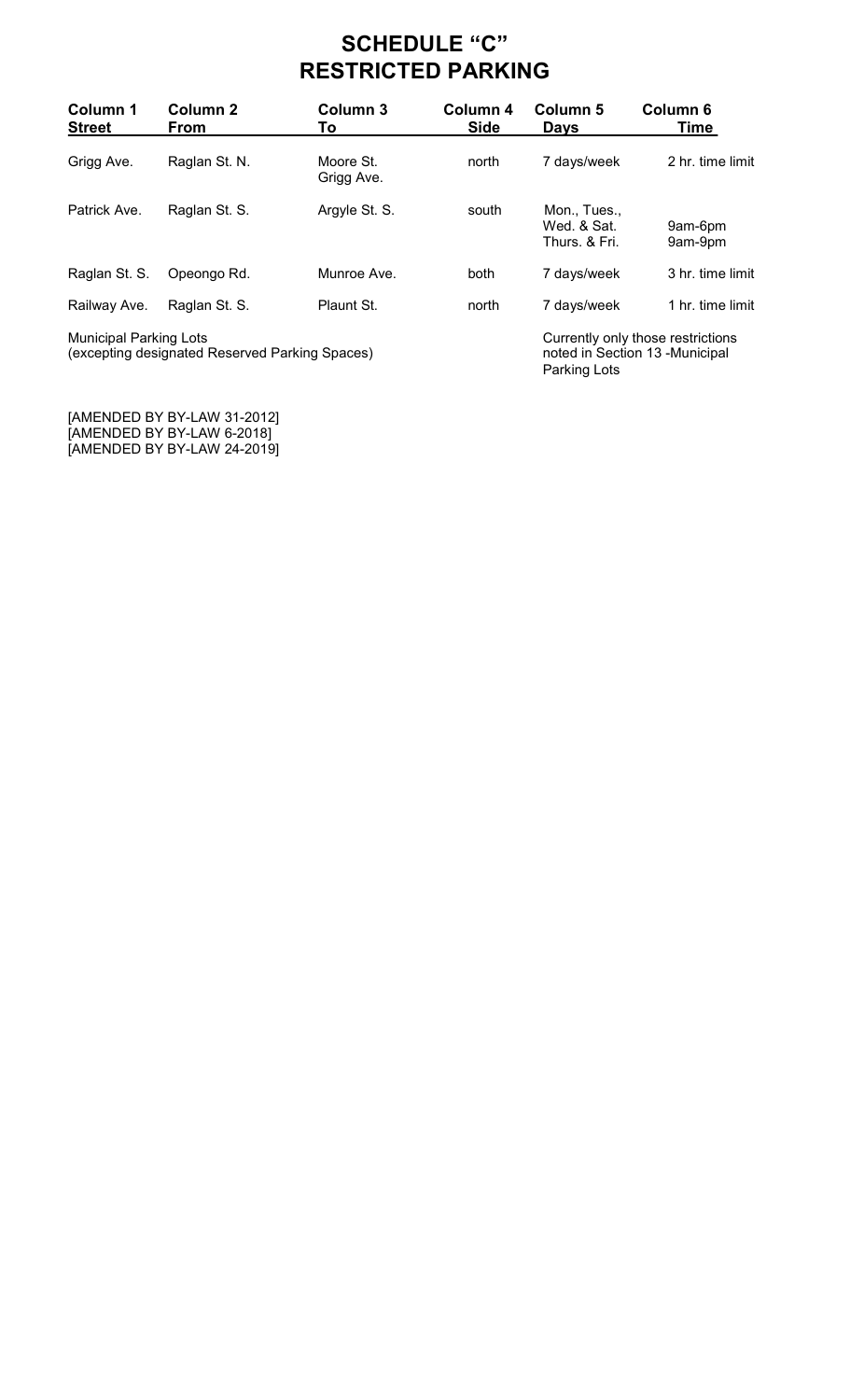# **SCHEDULE "D" FIRE ROUTES**

| <b>Column 1</b><br><b>Building</b> | <b>Column 2</b><br>Location                           | Column 3<br><b>Fire Route</b> |
|------------------------------------|-------------------------------------------------------|-------------------------------|
| <b>Best Western</b>                | 760 Gibbons Rd                                        | Area as posted and/or marked  |
| <b>Bonnechere Manor</b>            | 470 Albert St.                                        | Area as posted and/or marked  |
| Calloway Reit (Renfrew) Inc.       | 910 O'Brien Rd                                        | Area as posted and/or marked  |
| <b>Canadian Tire</b>               | 1050 O'Brien Rd.                                      | Area as posted and/or marked  |
| Groves Park Lodge                  | 470 Raglan St N.                                      | Area as posted and/or marked  |
| Ma-Te-Way Activity Centre          | 1 Ma-te-way Park Dr.                                  | Area as posted and/or marked  |
| No Frills                          | 680 O'Brien Rd.                                       | Area as posted and/or marked  |
| <b>Renfrew Inn Suites</b>          | Hwy 60 W.                                             | Area as posted and/or marked  |
| <b>Renfrew Victoria Hospital</b>   | 499 Raglan St N.                                      | Area as posted and/or marked  |
| Rio Can Mall                       | 640 O'Brien Rd.<br>646 O'Brien Rd.<br>648 O'Brien Rd. | Area as posted and/or marked  |
| Wal-Mart                           | 980 O'Brien Rd.                                       | Area as posted and/or marked  |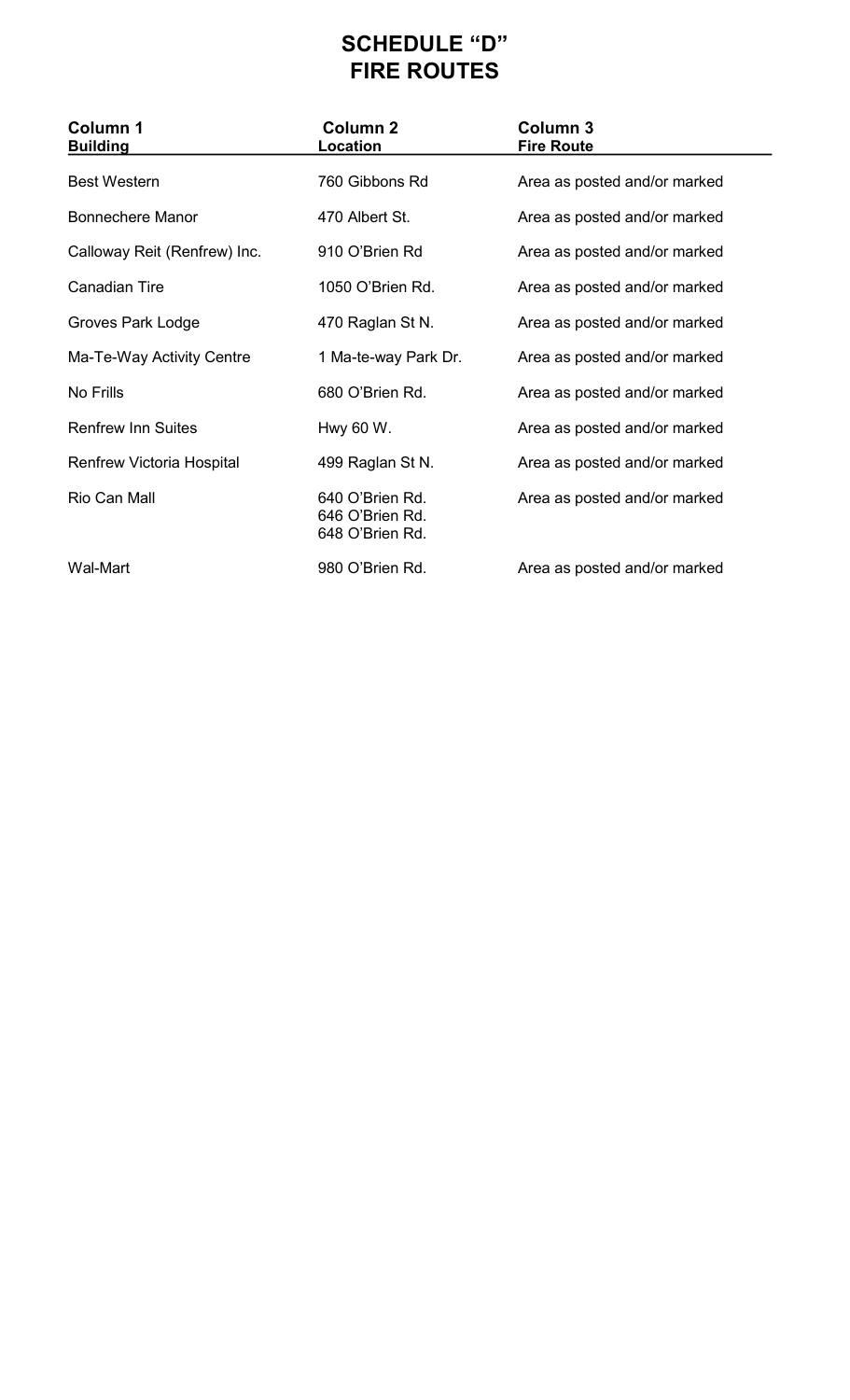# **SCHEDULE "E" SCHOOL BUS LOADING ZONES**

| Column 1<br><b>Street</b> | Column 2<br>From<br>Τo                   | Column 4<br>Side | Column 6<br>Time |
|---------------------------|------------------------------------------|------------------|------------------|
| Stevenson Cres.           | Limits as defined by<br>approved signage | West             | at any time      |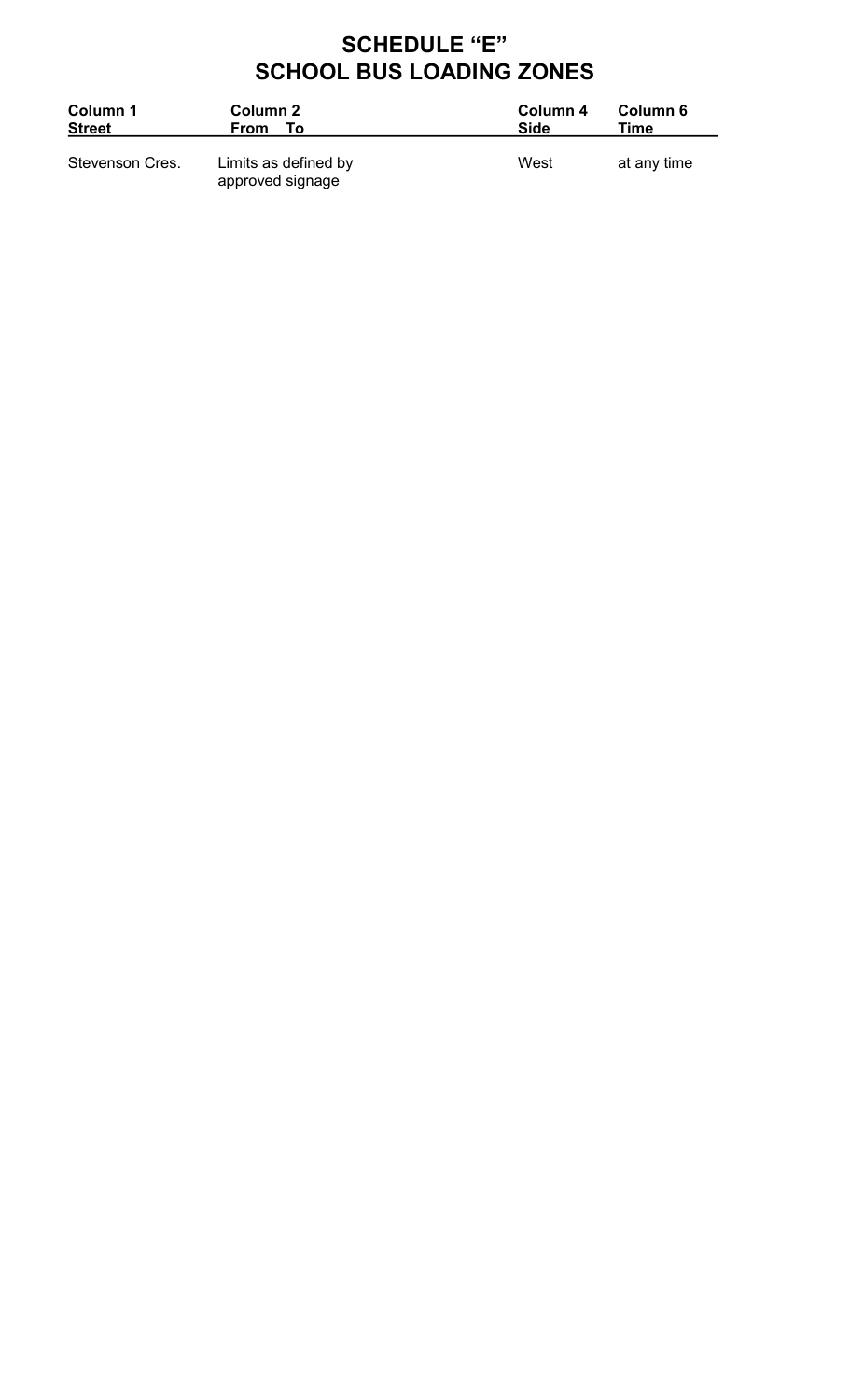# **SCHEDULE "F" PERMIT PARKING**

| Column 1      | Column 2      | Column 3                     | Column 4 | Column 5    | Column 6   |
|---------------|---------------|------------------------------|----------|-------------|------------|
| <b>Street</b> | From          | то.                          | Side     | <b>Davs</b> | Time       |
| Grigg Ave.    | Raglan St. N. | Termination of<br>Grigg Ave. | both     | Mon. - Fri. | 7 am - 5pm |

\*Two(2) registered municipal parking passes will be issued to the residents of Grigg Ave.. This will allow them to park along Grigg Ave. during the prohibited times.

| Moore St. | Bruce St. | North to termination<br>of Moore St.                                                                                 | <b>both</b> | Mon. - Fri. | $7$ am -5 pm |
|-----------|-----------|----------------------------------------------------------------------------------------------------------------------|-------------|-------------|--------------|
|           |           | *Two(2) registered municipal parking passes will be issued to the residents of Moore St This will allow them to park |             |             |              |

along Moore St. during the prohibited times.

| Raglan St N Bruce St. | Grigg Ave. | east | (7) days / week | at anv time |
|-----------------------|------------|------|-----------------|-------------|

\*Two(2) registered municipal parking passes will be issued to the residents of Raglan St N.. This will allow them to park along Raglan St. N. during the prohibited times.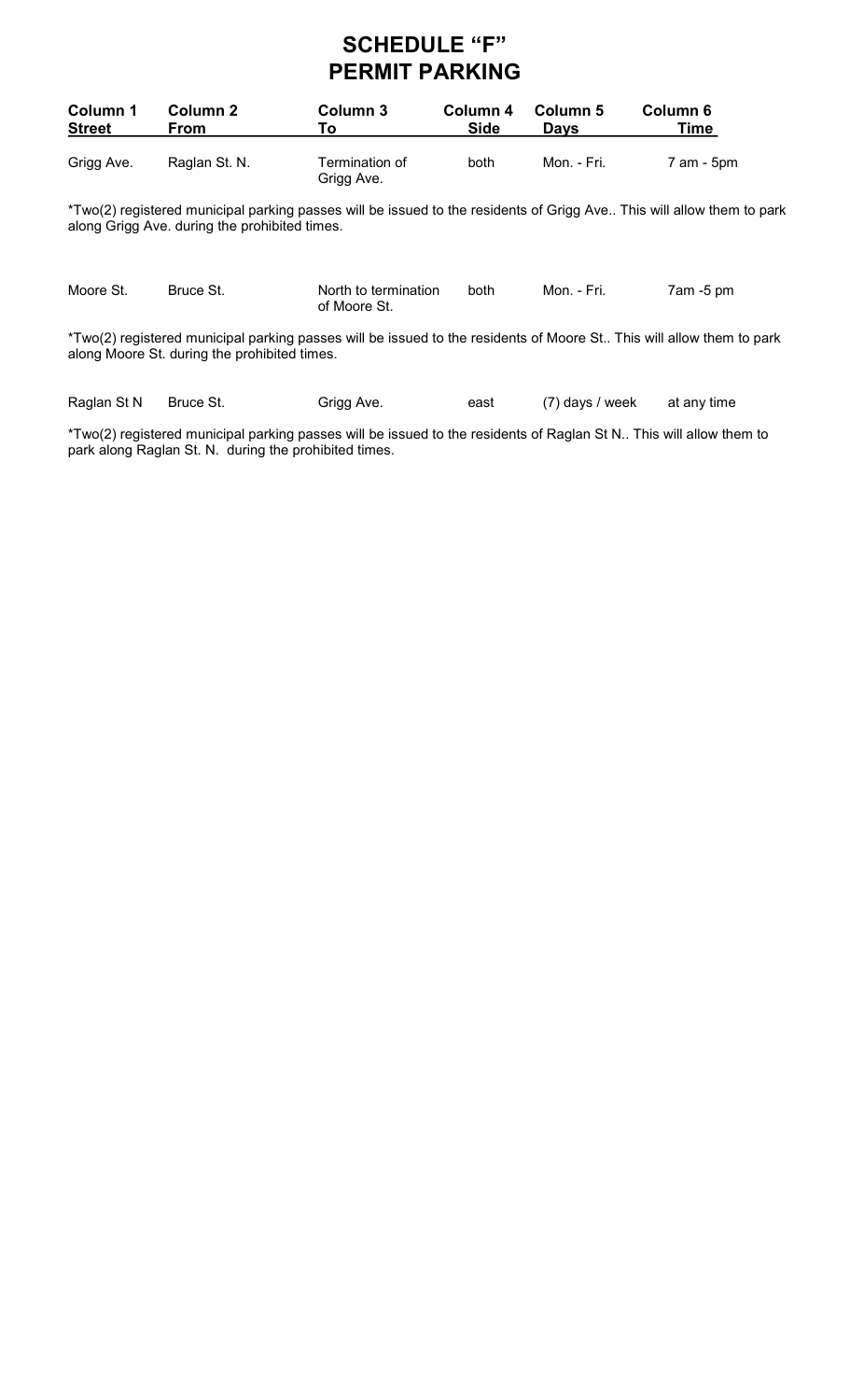#### TOWN OF RENFREW PART II PROVINCIAL OFFENCES ACT Parking By-law #29-2012, as amended Appendix 1

| <b>ITEM</b>    | <b>COLUMN 1</b>                                                             | <b>COLUMN 2</b>                                                           | <b>COLUMN 3</b>                                           | <b>COLUMN 4</b> |
|----------------|-----------------------------------------------------------------------------|---------------------------------------------------------------------------|-----------------------------------------------------------|-----------------|
|                | <b>Short Form Wording</b>                                                   | <b>Offence Creating</b><br><b>Provision or Defining</b><br><b>Offence</b> | <b>Voluntary</b><br>payment<br>(payable within 7<br>days) | <b>Set Fine</b> |
| 1.             | Park facing wrong direction                                                 | Part II<br>Section 5(1)                                                   | \$20.00                                                   | \$30.00         |
| 2.             | Park outside defined space                                                  | Part II<br>Section 5(2)                                                   | \$20.00                                                   | \$30.00         |
| 3.             | Park on a sidewalk                                                          | Part II<br>Section 6 (a)                                                  | \$20.00                                                   | \$30.00         |
| $4_{-}$        | Park in an intersection                                                     | Part II<br>Section 6 (b)                                                  | \$20.00                                                   | \$30.00         |
| 5.             | Park in a turning basin                                                     | Part II<br>Section 6 (c)                                                  | \$20.00                                                   | \$30.00         |
| 6.             | Park in front of a public driveway                                          | Part II<br>Section 6 (d)                                                  | \$20.00                                                   | \$30.00         |
| 7 <sub>1</sub> | Park within 9 metre of an<br>intersection                                   | Part II<br>Section 6 (e)                                                  | \$20.00                                                   | \$30.00         |
| 8.             | Park within 3 metres of a fire<br>hydrant                                   | Part II<br>Section 6 (f)                                                  | \$30.00                                                   | \$50.00         |
| 9.             | Park within 6 metres of a<br>crosswalk at an intersection                   | Part II<br>Section $6(g)$                                                 | \$20.00                                                   | \$30.00         |
| 10.            | Park on a bridge                                                            | Part II<br>Section 6 (h)                                                  | \$20.00                                                   | \$30.00         |
| 11.            | Park in a manner that obstructs<br>traffic                                  | Part II<br>Section 6 (i)                                                  | \$20.00                                                   | \$30.00         |
| 12.            | Park in a manner to prevent<br>the convenient departure of<br>other vehicle | Part II<br>Section 6 (j)                                                  | \$20.00                                                   | \$30.00         |
| 13.            | Park in front of the entrance to<br>a fire station                          | Part II<br>Section 6 (k)                                                  | \$20.00                                                   | \$30.00         |
| 14.            | Park in a yield lane                                                        | Part II<br>Section 6 (I)                                                  | \$20.00                                                   | \$30.00         |
| 15.            | Park on a crosswalk                                                         | Pan II<br>Section 6 (m)                                                   | \$20.00                                                   | \$30.00         |
| 16.            | Park on a curb                                                              | Part II<br>Section 6 (n)                                                  | \$20.00                                                   | \$30.00         |
| 17.            | Park adjacent to any median<br>strip on the highway                         | Part II<br>Section 6 (o)                                                  | \$20.00                                                   | \$30.00         |
| 18.            | Park in front of a private<br>driveway                                      | Part II<br>Section 6 (p)                                                  | \$20.00                                                   | \$30.00         |
| 19.            | Park within .75 metres of a<br>public driveway                              | Part II<br>Section 6 (q)                                                  | \$20.00                                                   | \$30.00         |
| 20.            | Park within .75 metres of a<br>private driveway                             | Part II<br>Section 6 (r)                                                  | \$20.00                                                   | \$30.00         |
| 21.            | Park within 15 metres of a<br>controlled intersection                       | Part II<br>Section 6 (s)                                                  | \$20.00                                                   | \$30.00         |
| 22.            | Park on the approach to a<br>bridge                                         | Part II<br>Section 6 (t)                                                  | \$20.00                                                   | \$30.00         |